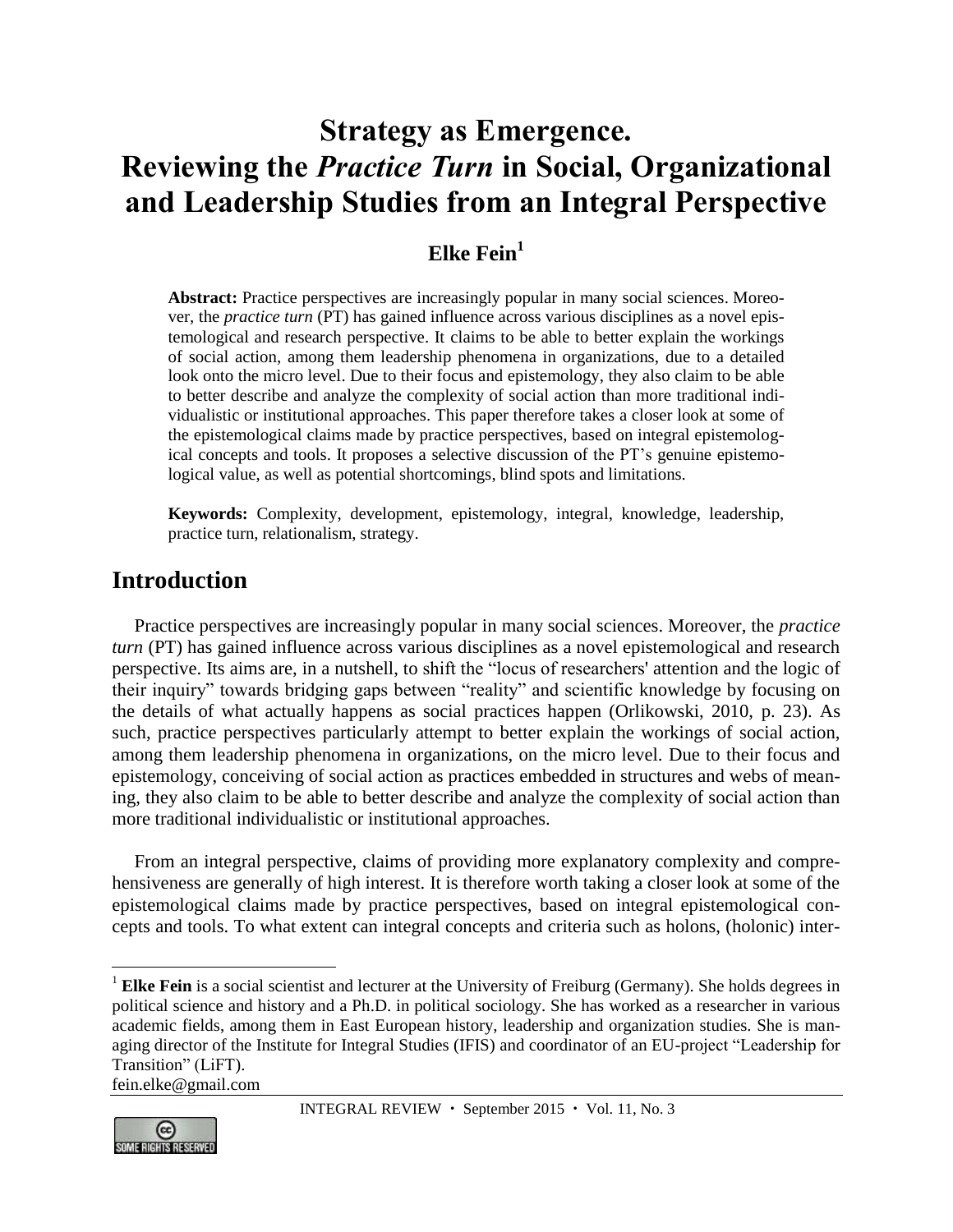relationalism, cross-field and -paradigmatic multi-perspective and multi-method inquiry and developmental complexity be helpful for evaluating the degree of comprehensiveness of given practice approaches and theories? The paper thus proposes a critical look at practice perspectives viewed through an integral lens. Its aim is not to provide a comprehensive review of practice based research in the field of leadership but rather to provide a selective discussion of its genuine epistemological value, as well as potential shortcomings and limitations. While a more extensive discussion of both the state-of-the-art in integral leadership and in practice research are beyond the scope of this article, the latter aims at recognizing and appreciating the contributions of the practice turn to a more comprehensive analysis of leadership phenomena in organizations, while also illuminating blind spots and potentials of further development.

The paper is organized in four sections. First, it gives a brief overview and dives into the genealogy of the practice perspective, reconstructing basic aims and motivations of practice oriented approaches. The second section shows what exactly these approaches are criticizing with regard to more traditional concepts of leadership and strategy, and how what they themselves have to offer in response to those critiques is framed. Section 3 asks to what extent practice oriented approaches do indeed offer a broader, wider perspective on social action in general, as well as on leadership phenomena in organizations in particular. To what extent can they help to understand and explain those phenomena in a more differentiated way? On this basis, this section also discusses to what extent the practice turn actually provides an epistemological "surplus value" and thereby deserves the label of an epistemological "turn." In other words, it discusses to what degree practice perspectives offer theoretical innovations going beyond the potentials of more traditional research strategies in the field. Next, section 4 inquires into epistemological limitations, shortcomings and blind spots of practice approaches as seen from an integral perspective. Finally, the concluding section asks to what extent and how perspectives on leadership based on integral theory can systematically reveal and illuminate some of those blind spots and thus, address the respective limitations. In this regard, a particular focus is put, first, on the inner dimensions of social action, in particular on the dimension of consciousness development in leadership phenomena. Another epistemological limitation that can productively be addressed through the lens of an integral perspective is the connection between relations (relationalism) and entities (holism) which are often discussed in practice contexts.

In result, the paper suggests interpreting the PT as a post-modern contribution to leadership theory and proposes a shift towards even more comprehensive perspectives as provided by integral leadership and organization research.

# **History, Self-Conception and Basic Claims of Practice Based Perspectives**

The practice turn has been an important theoretical and epistemological trend in sociology and many neighboring social sciences, amongst them in leadership and organization studies, due to its shift to understanding social action, for example in organizations, on the micro level. By combining first, second and third person perspectives, it aims at describing complex interrelations in a more differentiated way than it has been done in previous approaches, no matter whether they focus on the individual or on institutions.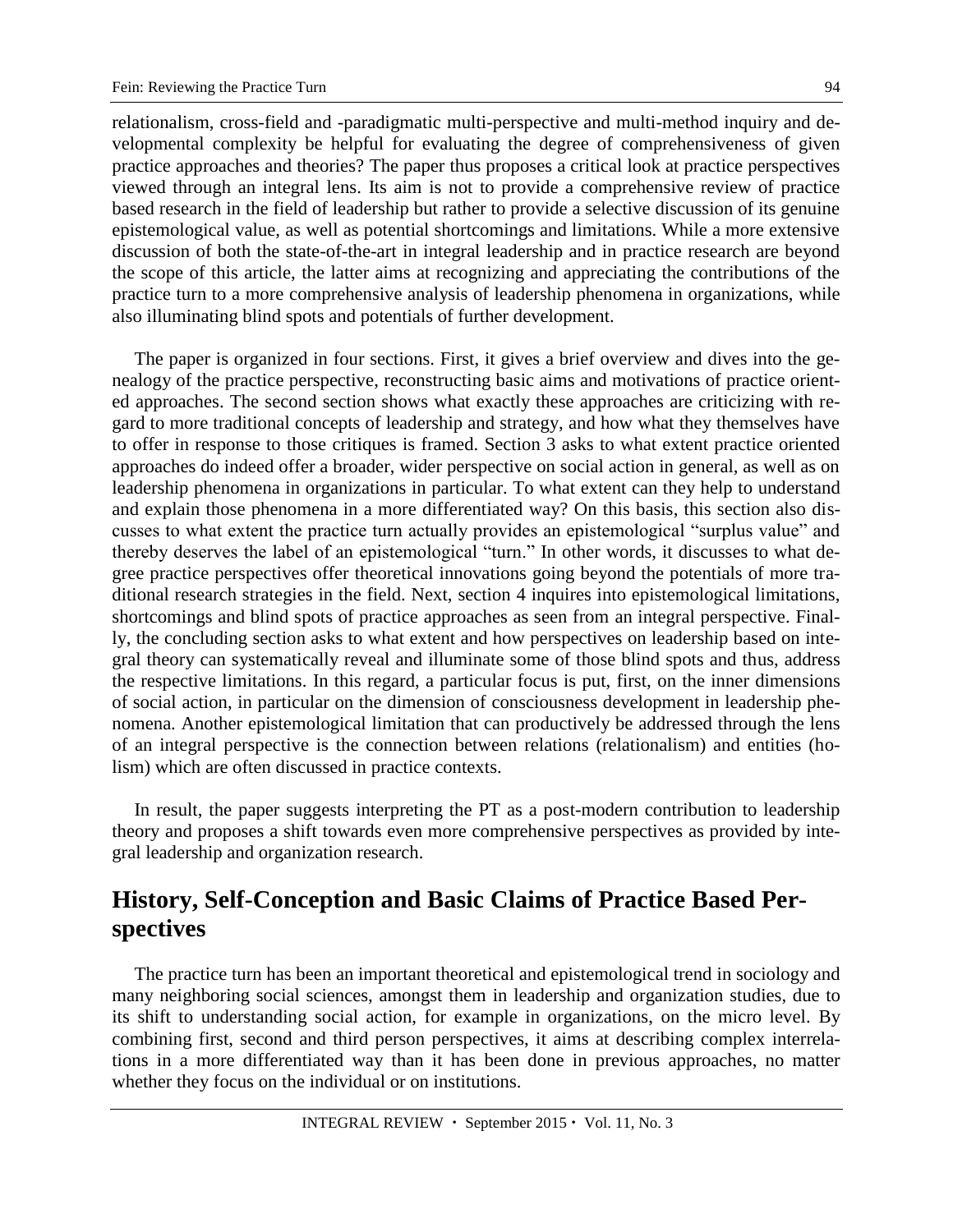Historically the practice turn (PT) draws on older theory developments such as the cultural, the linguistic and the interpretative turns, as well as their ontology of constructivism. It takes into account more recent developments such as the performative and process dimensions of social action and structuration. A similar "constructivist shift," combined with a growing interest in processes, symbols, interactive qualities, grey zones, as well as in the analysis of social complexity and dynamics in general, can also be observed in the field of *Strategic Management* (SM) research, for example in approaches such as *Dynamic Capabilities* (Jarzabkowski/Spee, 2009). In this context, the previously central theoretical and ontological conflict between structure and actor (structuralism versus individualism) is now partly replaced by the tension between substantialism and relationalism (Schneider, 2013).

Concrete precursors of the PT therefore are relational sociologists such as George Herbert Mead, Pierre Bourdieu, Michel Foucault, Anthony Giddens and Bruno Latour, but also postanalytical, phenomenological philosophers like Martin Heidegger, Michel de Certeau or Maurice Merleau-Ponty. Moreover, the PT demonstrates a general trend towards connecting empirical, theoretical and philosophical approaches with social analysis. Among the sources of its theory development and methodology are therefore ethnomethodology and ethnography, cultural history, activity theory, network theory, discourse analysis and Latour's actor network theory. Finally, pertinent personal experiences of practice researchers seem to be important as well, such as the record of Dalvir Samra-Fredericks who has been working as a community organizer, or work with Change Laboratories reflected by Miettinen/Samra-Frecericks/Yanov (2010, p. 1310). Golsorkhi et al (2010, p. 2) have identified several schools of thought in this regard.

While ethnography observes social actors *in situ* (participant observation), ethnomethodology tries to understand social and moral orders through an analysis of embodied activity, Activity Theory as inspired by Lev Vygotsky sees itself as a psychology of human consciousness and explores its mediations by culture and artifacts. It thereby tries to resolve the dilemma that consciousness has so far been looked at either in its material dimension or via introspection but rarely both at the same time. In contrast, Activity Theory looks at consciousness (*mind*) in an antidualistic way as an autonomous reality which is not situated inside human heads but comes into being during the interaction between individual and objective forms of culture created through human work (Gherardi, 2010, p. 1318).

Based on an ontology of relationalism those approaches essentially call for a new "scientific worldview "and epistemological strategy (Schneider, 2013) primarily focusing on patterns and structures of relation(ship)s, as it is done, for example in the network approach. In this context, social order is described as a process and result of interaction ("*how is that done?*") between various entities. The latter also include material "actors," i.e. in Latour's actor network theory (ANT, Latour, 2005). By including various levels of analysis (micro, meso and macro levels, and thus both individual action, group action, processes, organizations and institutions; see Schneider 2013 and Miettinen/Samra-Fredericks/Yanov, 2010) into a systematic reconstruction of relational structures between all of them, these approaches wish to re-conceptualize agency and social action through the notion of practice, focusing on their respective interrelations (Chia/Holt, 2006).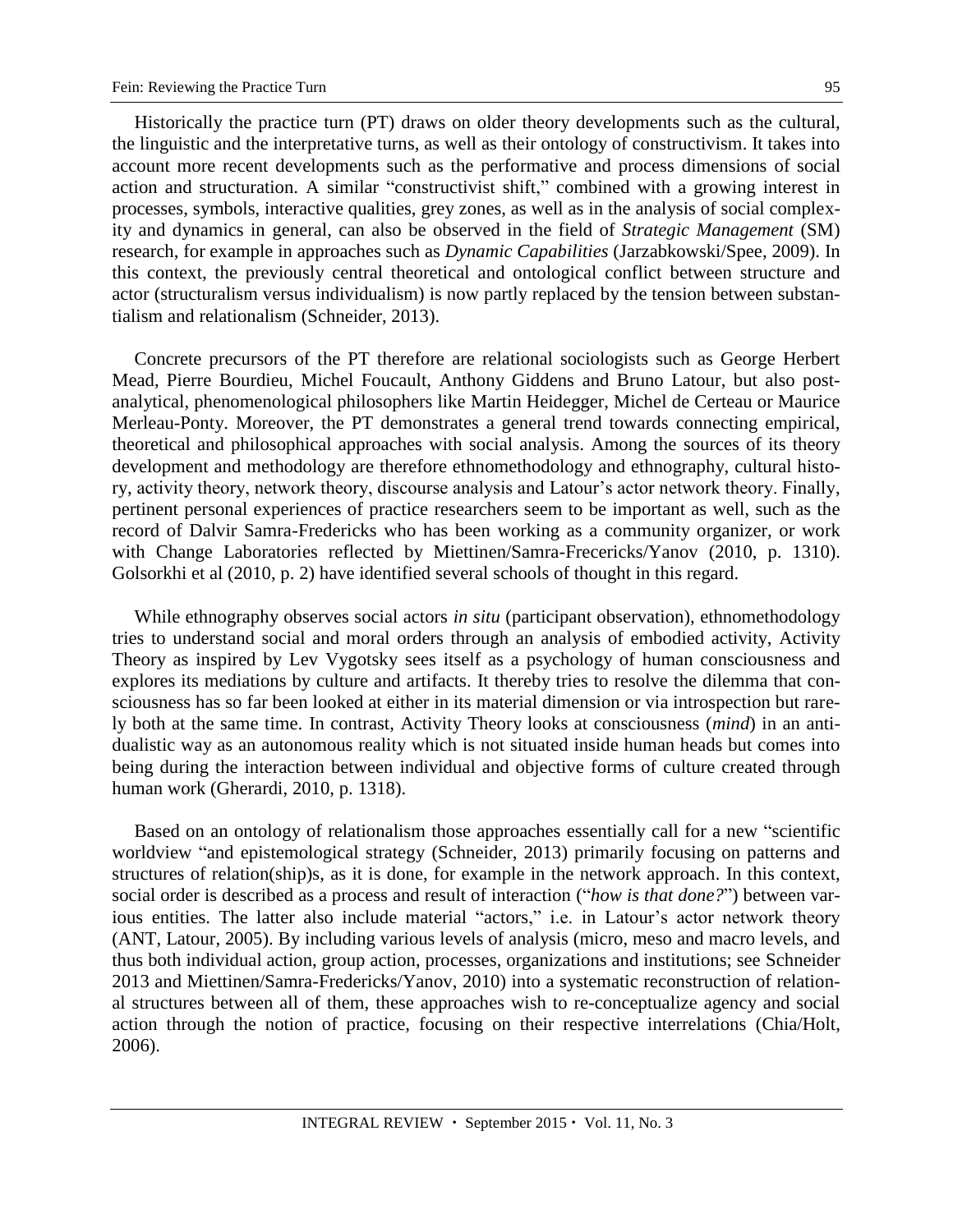In doing so, relationalist approaches take over the ontology of constructivism holding that humans create both themselves and their material culture, shaping reality through their own cognitive and relational practices (Orlikowski, 2010). The assumption that social structures (may) precede social actions (Merleau-Ponty: "we take structure to be pre-existing," cf. also Miettinen/Samra-Fredericks/Yanov, 2010) is now modified by a stronger focus on the practices through which structure comes into being, i.e. by the "ontological primacy of practice in social life" (Orlikowski, 2010, p. 27). The possibility of action is now understood as pre-defined by networks of practice in which actors are embedded, as well as by socially constructed technologies of communication and calculation (Vaara/Whittington, 2012) which can function as "orders of truth" in the Foucauldian sense. According to Foucault's concept of power and how power is exercised, particular actions are rendered possible or impossible only by specific orders of truth (Foucault, 1982). So given the rather old roots of the PT Miettinen/Samra-Fredericks/Yanow (2010) have legitimately asked if we should not rather speak of a "re-turn."

Just as network analysis, the practice turn (PT) sees itself as a new theoretical approach, sometimes even as a meta-theory and thus, as a strategy for organizing the cognitive space of knowledge or science as knowledge production in a new way. Certainly indeed, theories can also be thought of as hypothetically-deductive systems of concepts and thus, as cognitive networks pre-structuring the processes of cognitive knowledge production of those who use them and who do research within them. In fact, its constructivist ontology is rightly applied to its own scientific practice as well, for example when Orlikowski (2010, p. 30) asks "what kinds of realities are being produced through our social science" and "what kinds of organizational outcomes do we want to help produce." In contrast, meta theories or paradigms are considered to be cognitive entities organizing whole systems of theories in their relation to each other on a higher level of abstraction (Holmberg/Tyrstrup, 2010; for an integral perspective see the Model of Hierarchical Complexity, Commons, 2008).

Even though the "theory of practice" can so far not be considered as a consistent theory (Miettinen/Samra-Fredericks/Yanow, 2010), Andreas Reckwitz has provided a detailed description of the general development of sociological theorizing towards a praxeological understanding of social relations. In his study on the "Transformation of cultural theories" (2000, 2002) he has also formulated a corresponding research program. The core concerns of practice perspectives are, on the one hand, to give attention to micro processes on the level of the individual, i.e. to treat it as a living entity with emotions, motivations, concrete actions and strategies. On the other hand (seemingly paradoxically), practice perspectives concurrently refrain from studying actors in favor of practices which are understood as embedded in social interactions and networks of meaning (see below, Jarzabkowski/Spee, 2009). The aim is thus to better understand the practices of individual actions in the social space (Jarzabkowski/Spee, 2009), not only on the level of individual cognition, identity and so forth, but also and above all in terms of their being part of "meta-individual" discourses and interactions which are called "practices."

Besides the notion of "practice," that of "strategy" is equally important in the context of the PT. As a matter of fact, both of them are closely related when it comes to describing concrete practices and social phenomena. In the field of leadership and management studies a new subfield informed by several concepts of practice has emerged in 2003 under the label of *strategy-*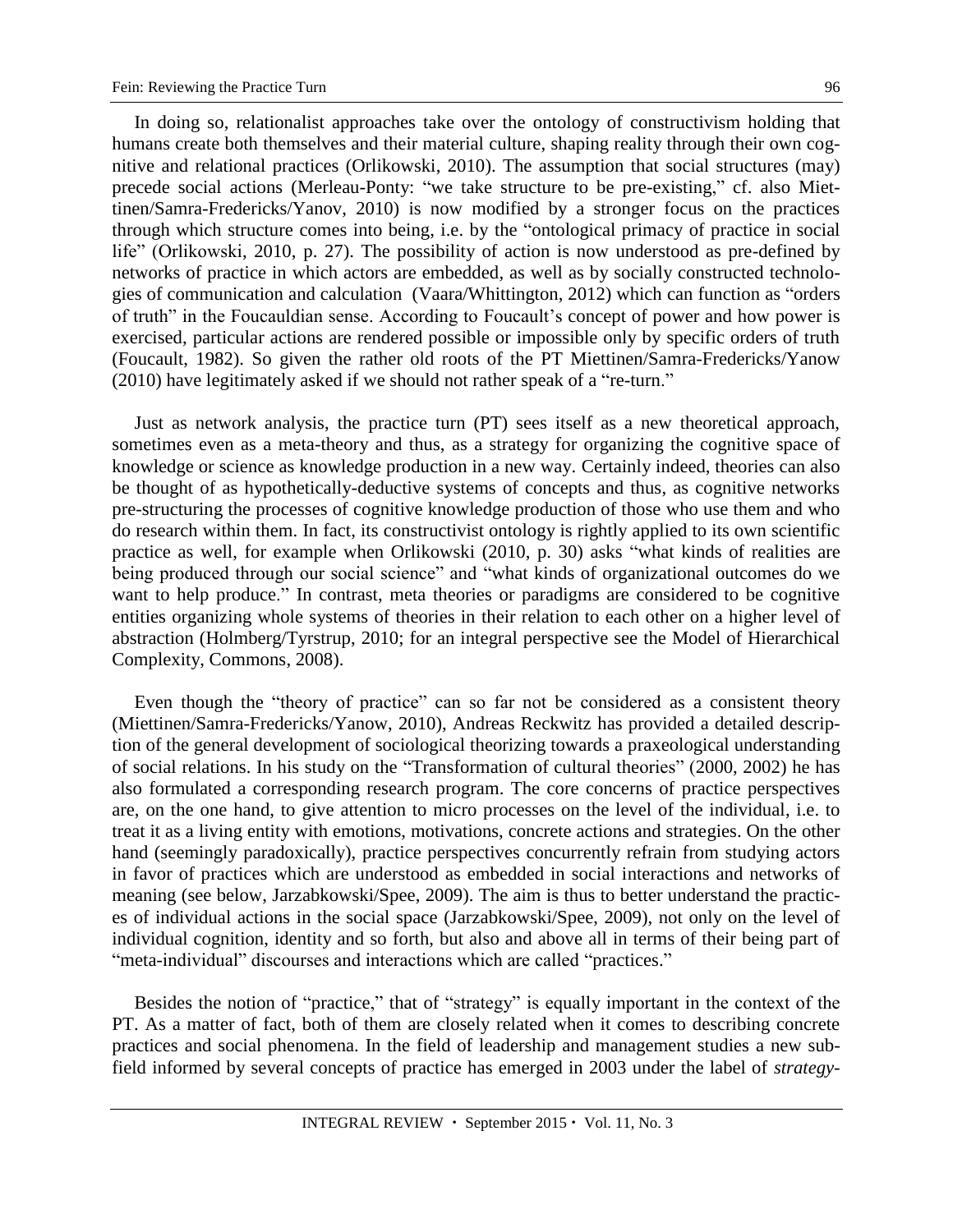*as-practice*-research (SAP). For an overview of SAP research and its main research orientations and agendas see Golsorkhi et al., 2010, p. 3 and Johnson et al., 2003)

While there is no clear-cut or dominant definition of "practice" around, Jarzabkowski/Spee (2009, p. 73) understand "practice" as "a stream of activity which interconnects the micro actions of individuals and groups with the wider institutions in which those actions are located and to which they contribute." On the organizational level practices are also understood as "organizational goings on that give rise to a particular strategic choice rather than on macro-causal factors" (Chia/Holt, 2006, p. 636).

The term "strategy" is not used in an intentional or motivational sense here, but as something usually unconscious or pre-conscious, something immanent, coming into being and manifesting itself in everyday practical action, or as a "consistent pattern in a stream of actions." We are thus dealing with the very concrete and very practical "doing of strategy" on the one hand, i.e. the question "*who does what when and how?*" This happens based on a clear distinction from conventional intentional strategy research (see the paragraph on the PT's concerns below). Moreover, practice perspectives are interested in how the development and the emergence of strategies, as well as their implementation is rendered possible or impossible by existing social and organizational practices and the respective socio-cultural sets of experiences they are embedded in (Vaara/Whittington, 2012, p. 286). In result, the central pretensions and concerns of the PT can be summarized by the claim that organizational and leadership phenomena can be better described by a micro perspective which is closer to the complexity of reality. At the same time, it thereby intends to "humanize" the field of *Strategic Management* (SM) (Pettigrew et al., 2002, p. 12, cit. in: Chia/Holt, 2006, p. 635).

Introductions to and reviews of the PT, the state of research and discussion in the field (which reach out far beyond the areas of leadership and organization), and about the field of *strategy-aspractice* and the empirical research done there can be found in Jarzabkowski/Spee (2009, including a typology and multiple ostensive tables analyzing research on the PT according to specific criteria and streams), in Golsorkhi et al., 2010, in Holmberg/Tyrstrup (2010) and in Vaara/Whittington (2012).

# **What are the Practice Turn's Main Concerns? Criticizing Modern Heroic and Functionalistic Perspectives**

In the context of general tendencies of theory development in the fields of leadership and organization research the Practice Turn can be situated with regard to the main points of demarcation against which it makes its own claims. What does it criticize and to what extent can it legitimately claim to offer an epistemological surplus value – thereby "earning" its label of being a "turn" in the true sense of the term? To what extent does it offer innovative new perspectives able to compensate for shortcomings, inadequacies or blind spots of previous and hitherto existing approaches and research strategies?

In fact, authors within the fields of practice and SAP research often position themselves and their work in contrast to "outdated" conventional theory perspectives (Holmberg/Tyrstrup, 2010,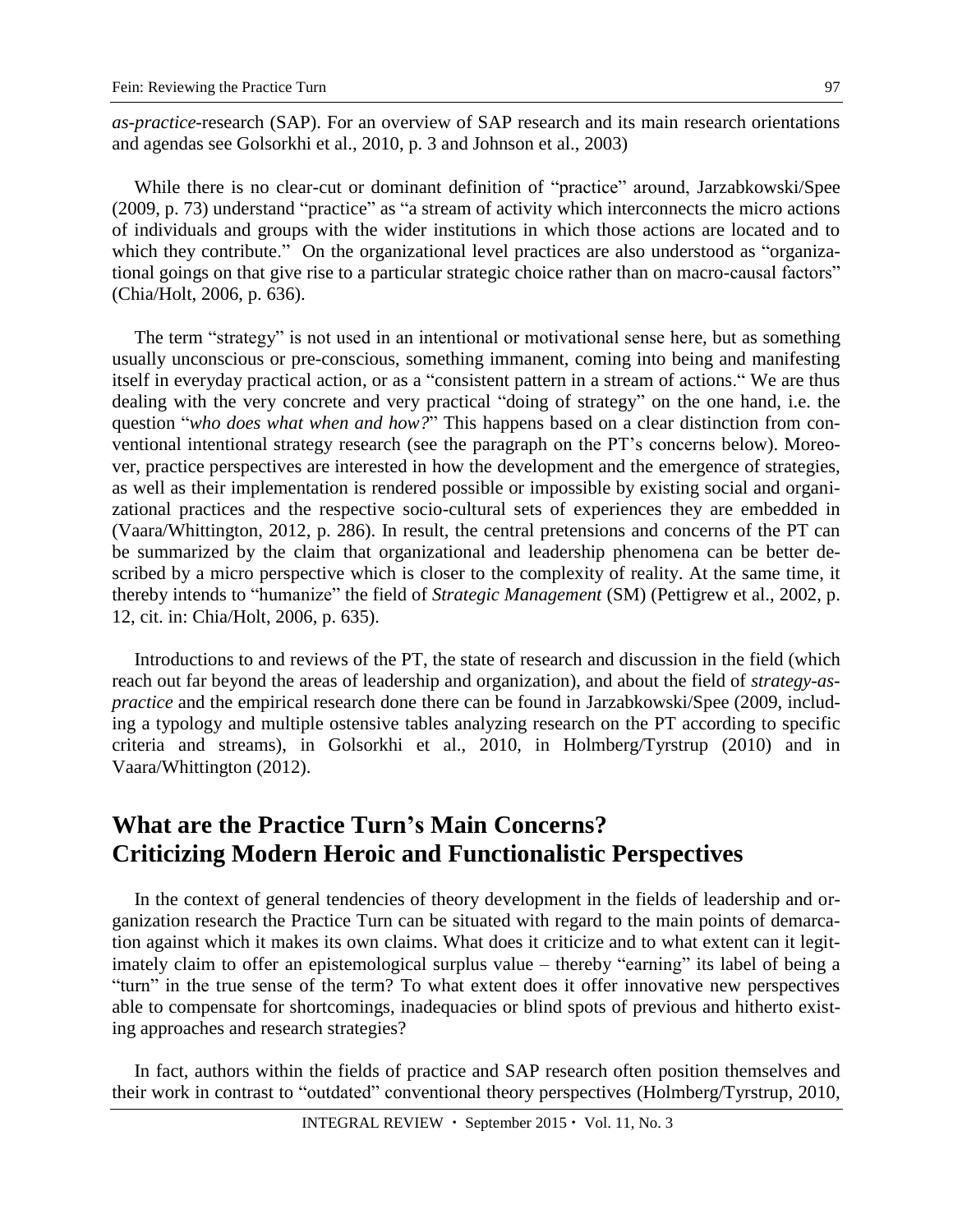Jarzabkowski/Spee, 2009, Vaara/Whittington, 2012, Chia/Holt, 2006) by which they usually mean approaches generally qualified as typically modern, such as Taylorism/Fordism, bureaucratic organizations, strategic or scientific management etc.. Since theorists of the practice perspective often make their claims by juxtaposing their own practice approach to *Strategic Management* perspectives, their heuristic project can be illustrated by a comparison of those two perspectives. By *Strategic Management* we hereby mean strategic and functionalistic perspectives which:

- claim that inner-organizational processes can generally be objectively analyzed, and thus planned and controlled,
- accordingly try to rationally plan leadership and organizational design and to control their outcomes as far as possible,
- make use of a primarily rational, functionalistic and more or less linear logic in order to achieve this,
- preferably work with quantifying methods to investigate the factors which are relevant for leadership design.

In this regard, authors writing from practice and SAP perspectives usually argue that "traditional" and/or modern leadership research hampers a deeper understanding of what actually happens when and while leadership is actually being exercised. The table below illustrates the main divergences between conventional strategy perspectives and SAP approaches.

|                                   | <b>Strategic Management research</b>                                                                                                                                                                                                                           | <b>Practice Perspective</b>                                                                                                                                                                                                          |
|-----------------------------------|----------------------------------------------------------------------------------------------------------------------------------------------------------------------------------------------------------------------------------------------------------------|--------------------------------------------------------------------------------------------------------------------------------------------------------------------------------------------------------------------------------------|
| (Concept of)<br>Knowledge         | Explaining the world, functional-<br>ism, normativity<br>Knowledge represents reality (Rep-<br>resentationalism)<br>Claim: comprehensive explanation<br>of the world                                                                                           | Knowledge is never complete and<br>always a social construction $\rightarrow$<br>context has to be taken into account<br>We can only know what actually<br>happens (the doings of )<br>Claim: Understanding instead of<br>explaining |
| Overall world view                | The world is like a clockwork with<br>its own inner order and functioning.<br>Our task is to understand its me-<br>chanics and make optimal use of it<br>through adequate methods and<br>technologies in order to build and<br>shape it according to our aims. | The world is constructed in a non-<br>linear way. It is thus neither possi-<br>ble to completely explain it nor to<br>plan and control its functioning and<br>development. The latter are to a<br>certain degree chaotic.            |
|                                   | building view of the world                                                                                                                                                                                                                                     | dwelling view of the world                                                                                                                                                                                                           |
| Basic epistemological<br>position | Rationalism, functionalism, meth-<br>odological individualism                                                                                                                                                                                                  | Relationism, behavior is always<br>embedded into a web of relations<br>and practices and cannot be studied<br>in an isolated way.                                                                                                    |

| Table 1: Traditional (modern) leadership approaches and the surplus value of practice |  |  |  |
|---------------------------------------------------------------------------------------|--|--|--|
| perspectives as viewed by the latter.                                                 |  |  |  |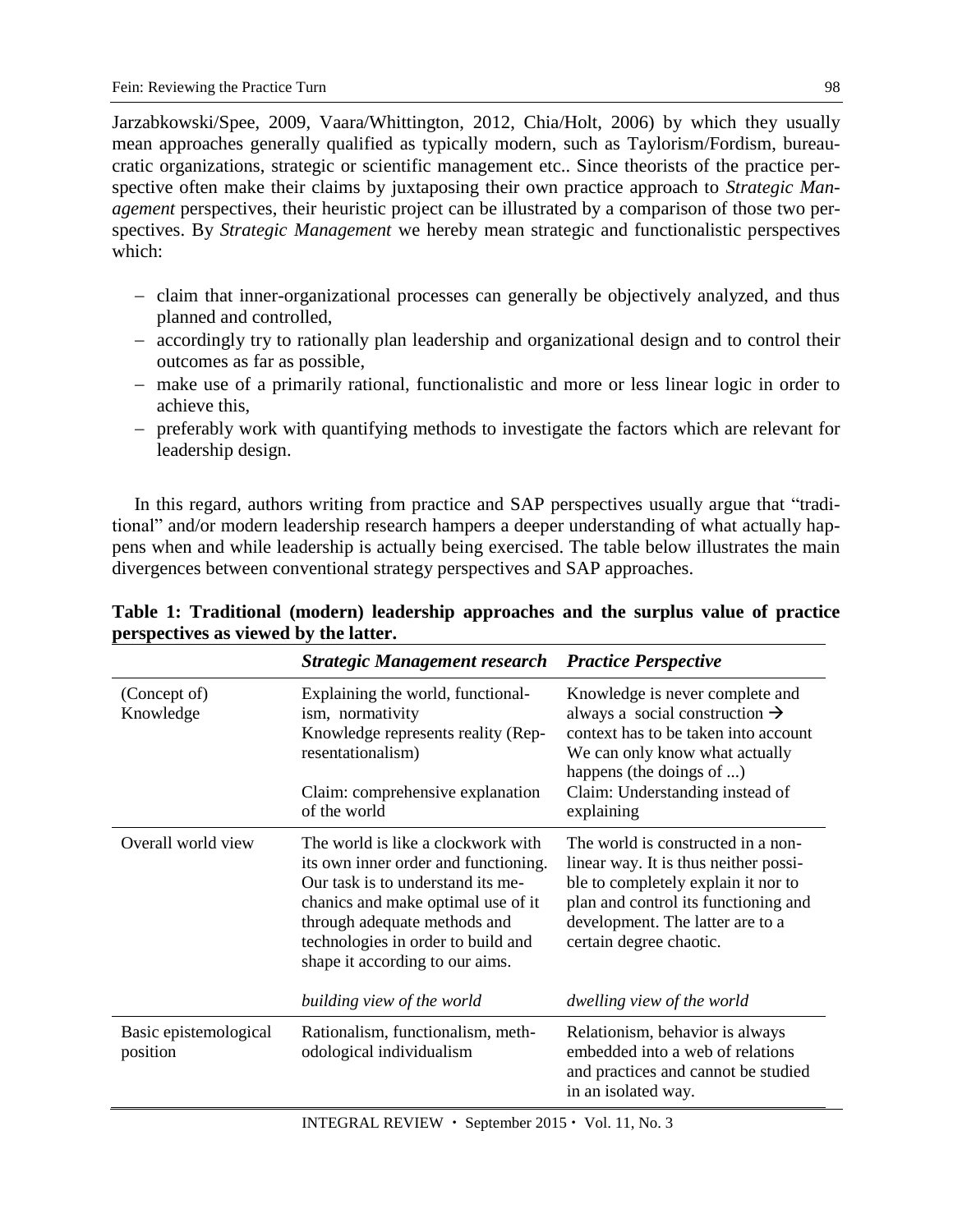| Research options                                                                       | Structuralism or individualism/<br>voluntarism alternatively<br>(structure/organization or actor<br>oriented perspectives)                                                                                                                                                                                                                                                                                                                                                                                                                                                                            | Both structures and actors are socio-<br>cognitive constructs and can only be<br>understood in their interrelations<br>and interlacement<br>Dynamics and processes of concrete<br>action as it happens (the doing of<br>strategy: who, what, how)<br>Tension between substantialism and<br>relationism                                                                                                                                                                                                                                                   |
|----------------------------------------------------------------------------------------|-------------------------------------------------------------------------------------------------------------------------------------------------------------------------------------------------------------------------------------------------------------------------------------------------------------------------------------------------------------------------------------------------------------------------------------------------------------------------------------------------------------------------------------------------------------------------------------------------------|----------------------------------------------------------------------------------------------------------------------------------------------------------------------------------------------------------------------------------------------------------------------------------------------------------------------------------------------------------------------------------------------------------------------------------------------------------------------------------------------------------------------------------------------------------|
| Research methods                                                                       | Quantitative methods preferred<br>Concepts of competence primarily<br>envision quantifiable, technically<br>measurable factors, causal rela-<br>tions, analyzing variables, linear<br>causality                                                                                                                                                                                                                                                                                                                                                                                                       | Qualitative methods preferred: qual-<br>itative interviews, (participant) ob-<br>servation, ethnographic methods,<br>discourse analysis, phenomenology,<br>hermeneutics                                                                                                                                                                                                                                                                                                                                                                                  |
| What is being ana-<br>lyzed?<br>Perspective on social<br>actors and organiza-<br>tions | - Actors as clearly identifiable and<br>circumscribable entities and their<br>strategic actions, understood as<br>intentionally planned<br>- Structures/organizations as clearly<br>circumscribable and describable<br>entities and their designing                                                                                                                                                                                                                                                                                                                                                   | - Bundles of practices inside of<br>webs of relations<br>- Consequences of spontaneous<br>human actions, emergences, pro-<br>cesses, dynamics<br>- Actual strategic action, consisting<br>of micro-activities, micro-practices<br>of organizing (Weick) and micro-<br>changes                                                                                                                                                                                                                                                                            |
| Concepts and ideals of<br>leadership and organi-<br>zation                             | - Building view of the world<br>- Strategic decision making as a<br>comprehensive, coordinated, ac-<br>tively designed process<br>- Leader as a strategic planner/top-<br>down controller<br>- Motivation of social action is<br>derived from liberal ideology, for<br>example from values like goal at-<br>tainment and making profit<br>- Specific forms of charismatic and<br>heroic leadership are attractive<br>- Predict and control, understood in<br>a linear way, conscious designing<br>of organizations<br>- Working with intentions, goals<br>and causal references of social ac-<br>tion | - Dwelling view of the world<br>- Strategy emerges unconsciously in<br>everyday social action<br>- Habitus, relational state of an "ab-<br>sorbed interlacement" with the<br>world (cf. Heidegger, Husserl,<br>Wittgenstein)<br>- Motivation is a result of personal<br>responsibility $\rightarrow$ focus on manage-<br>ment education<br>- Concepts such as charismatic<br>leadership have to be disenchanted<br>- Action in its coming into being,<br>thoughts and emotions are observed<br>neutrally, as well as the grey shades<br>of everyday life |

Sources: Gherardi (2010), Holmberg/Tyrstrup (2010), Jarzabkowski/Spee (2009), Vaara/Whittington (2012), Chia/Holt (2006).

So to what extent do the practice perspectives presented here as ideal-typical counterparts of traditional and modern approaches include crystallizing points of an innovative theory develop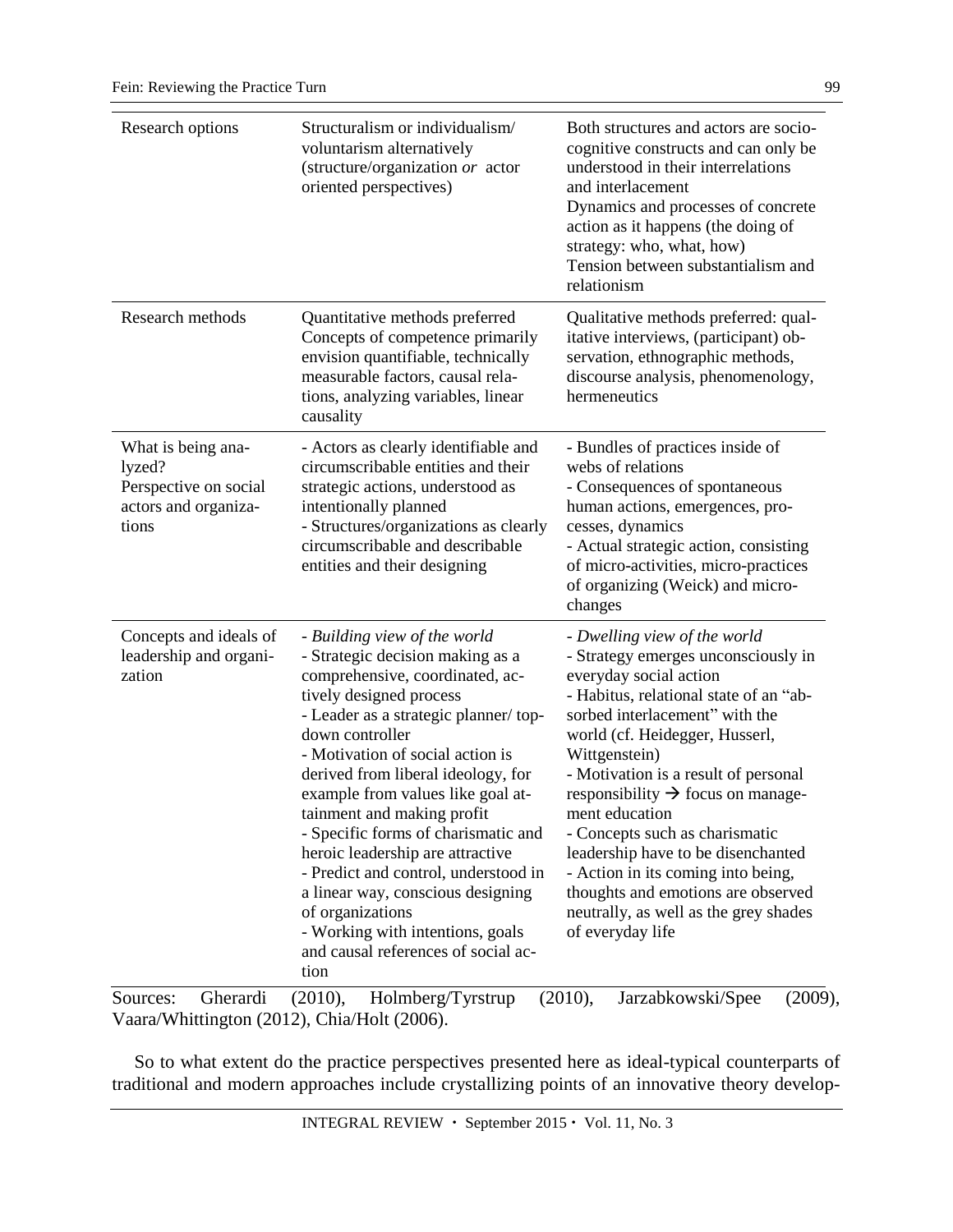ment on the basis of a critical reflection of existing research? In other words: To what extent are we dealing not only with a new and stylish academic "fashion" but with a perspective which offers qualitative improvements in the sense of a more adequate ontology and epistemology, including the potential to better grasp the complexity of reality? So to what extent are we facing a real progress in theorizing?

# **The Surplus Value of the Practice Perspective: What are the Merits of the Practice Turn?**

A surplus value of practice perspectives as compared to classical and modern approaches to leadership and organization can be observed in several respects. The following section outlines a few important factors and elements illustrating a new and qualitatively deepened understanding of the phenomena observed.

### **Deeper Interest in and Understanding of the Relational Complexity of Leadership and Organizations**

An important motivation of practice perspectives is to grasp, describe and understand organizational and leadership phenomena in their whole complexity in a more adequate way as it has been the case before. In order to do this they make use of a more complex concept of organization than classical and modern theories did. Now organizations are not viewed as hierarchical, more or less bureaucratically administered entities consisting of clearly describable (infra-) structures, positions and functional levels anymore, but as the sum of inner-organizational relations, as "a bundle of practices and material arrangements" (Schatzki, 2006, p. 1863) which constantly inform, change and renew them and have multiple interrelations with each other. Practice perspectives thus put a particular focus on the intertwinement of components such as social action, structures and "assemblages" of various material objects, which are analyzed as general arrangements, constellations or figurations (see also the configurational sociology by Norbert Elias).

At the same time, practice perspectives do not view leadership as unidimensional, linear phenomena anymore but rather aim at a thick description of the characteristics, problems and workings of everyday leadership. Leadership practice is of interest here precisely in its fragmented, non-linear and sometimes chaotic gestalt (Holmberg/Tyrstrup, 2010, p. 356).

For both the analysis of leadership and of organizations, the procedural perspective is central in practice approaches (Schatzki, 2006 and Holmberg/Tyrstrup, 2010 speak of a "fundamental priority of processes"). It stresses the strictly social and collective nature of leadership and organizations, as well as the temporal and spatial dimensions of concrete phenomena and constellations. Practice perspectives on leadership and organization can thus be summarized as focusing on "doing leadership as a practical activity in complex organizations" (Denis/Langley/Rouleau, 2010). Insofar as this constitutes a considerable differentiation of the perspective of analysis as compared to modern understandings of leadership and organization, the PT offers a clear theoretical and epistemological surplus value. The Model of Hierarchical Complexity as a content-free framework for analyzing the structural complexity of actions and utterances (Commons, 2008)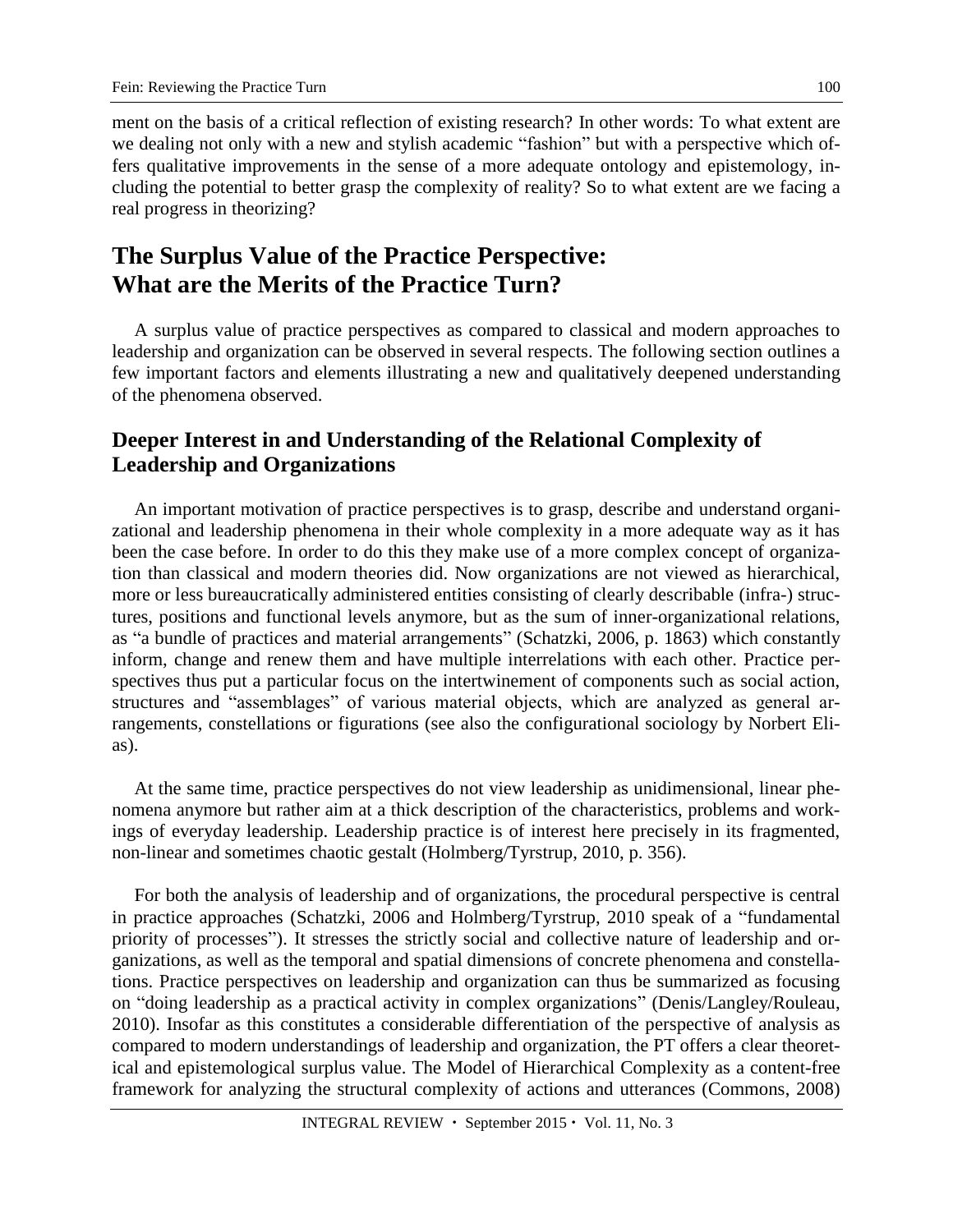$\overline{a}$ 

101

would most probably classify the traditional SM approach as a formal (stage # 10) concept while practice perspectives as contextual epistemologies are likely based on systemic (stage # 11) reasoning.<sup>2</sup> Therefore a crucial element of their epistemology is a systematic interest in the contextual, relational conditions of all social action.

#### **Systematic Interest in Complex Contexts of Social Action**

Due to their relationalism and their sense of complexity of concrete leadership and organizational phenomena practice perspectives have a different understanding of social action in general and of strategy in particular. Based on phenomenological descriptions of the world as proposed by Heidegger, practice perspectives aim at a more adequate "re-conceptualization of agency, action and practice and their interrelations" (Chia/Holt, 2006). Gherardi (2010) and others stress that the central goal of practice-based studies consists in explaining the "doing of strategy" out of the interrelations between practice and their respective context.

More specifically, theorists of practice use a concept of strategy based on the social nature of all action, in result of which the latter cannot be understood as conscious, intentional goal attainment anymore, but rather as a behavior embedded in social contexts from which alone it can be understood. Some authors also draw analogies with rituals or liturgies, for example in Vaara/Whittington (2012).

Through its interest for the workings and the constitution of agency within a web of social practices the practice perspective, as a relational theory, comes to a more differentiated understanding of "strategic" processes. While dynamic contexts of practice are revalued in comparison to structures, new theoretical resources are made accessible for the discipline of strategic management (cf. Vaara/Whittington, 2012). Practices are thereby conceptualized as complex, flexible and polyvalent phenomena with both social and material dimensions (Vaara/Whittington, 2012, p. 298). Since the practice perspective has a particular interest in the micro foundations of social phenomena, it also puts a special focus on discovering and reconstructing the processes of interrelation between all of those dimensions.

Different from ideal typical modern strategic thinking, attention is directed not (only) on the behavior of single individuals, but on that of networks consisting of meaningful interactions and their outcomes and materializations ("webs of practices") which are treated as dispositive in a Foucauldian sense. The latter constitute socio-cultural "operating systems," the socially constructed *modus operandi* of which on the one hand guarantees a certain stability, anticipatory reliability and consistency of social action. On the other hand it epistemologically does not need the concept of strategic planning in the traditional sense.

Two additionally important concepts are therefore that of *emergence* ("what is actually happening") as well as that of the "*dwelling mode"* as compared to the "building mode" which is at the basis of the traditional motivational understanding of strategy. The former, in contrast, describes a mode "in which strategy emerges non-deliberately through everyday practical coping"

 $2^2$  A more detailed discussion of the correspondence between the epistemological perspectives reviewed here and stages of complexity as defined by the MHC is beyond the scope of this article.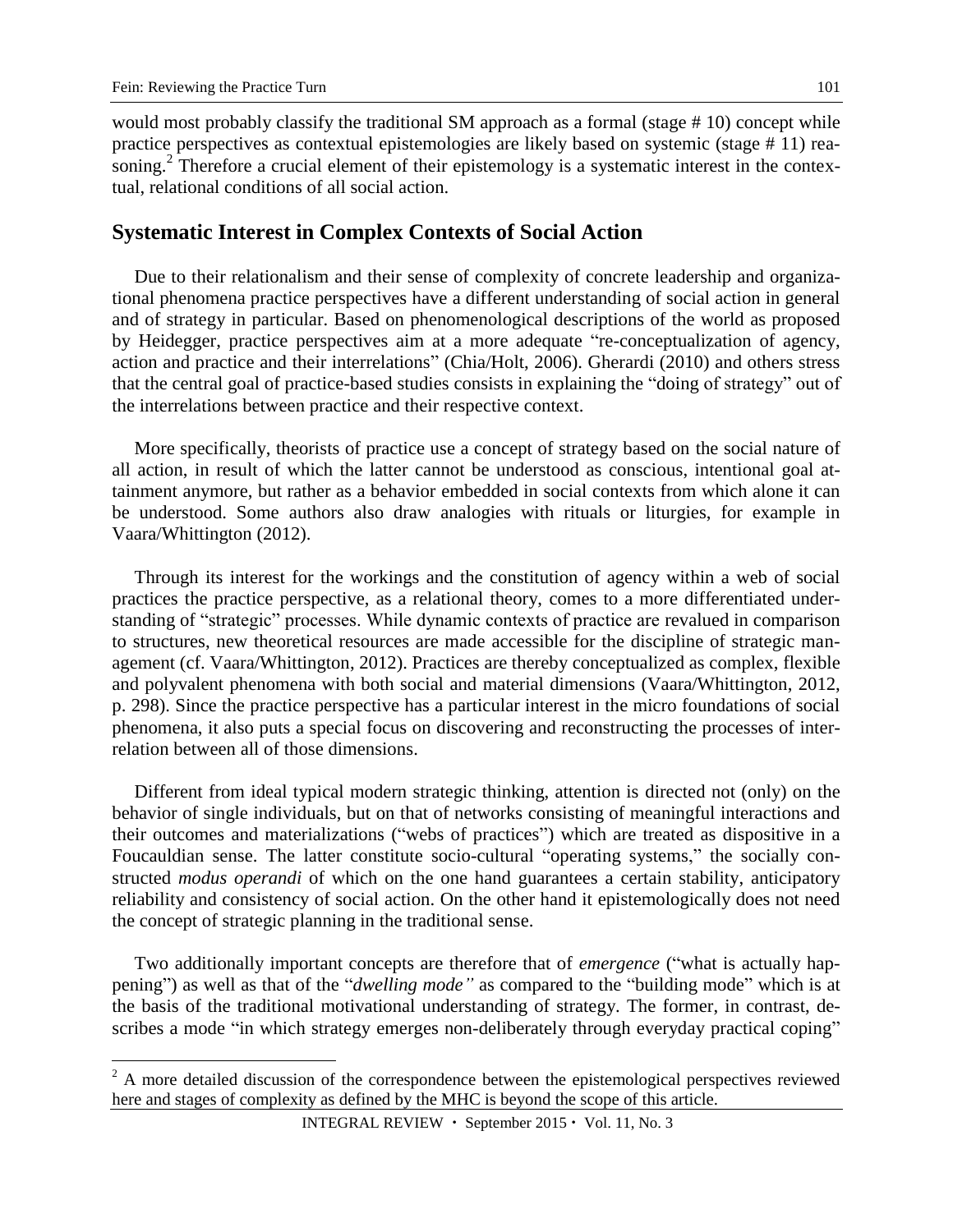(Chia/Holt, 2006). This understanding presupposes a permanent changing and re-creating of contexts of social action. Their analysis – more so than that of acting in the classical understanding – thus figures in the center of studies based on practice theory. Their close relation to social theory and the analysis of power, as well as to discourse theory and analysis in the tradition of Michel Foucault is therefore not surprising. Foucault conceived of power as of the concrete nature of the contexts which enable or prohibit certain actions, which is why he analyzed the creation and change of similar contexts *in actu*. Foucault saw a key for explaining collective knowledge production, amongst them collective processes of learning, in how power is exercised in practice through designing and changing contexts of meaning (Foucault, 1982).

This concept is not only opposed to the idea of rational problem solving; the underlying contextual epistemology can also be characterized as more differentiated and thus more complex than previous theoretical perspectives. In view of our initial question concerning the epistemological surplus value of practice perspectives it can thus be argued that it combines micro and macro perspectives, individualistic and systemic (or field-specific) approaches in a hitherto unique way. Through conceiving both relations and networks, just as things, as prolongations of our possibilities of action ("dwelling with the object," Chia/Holt, 2006), it makes accessible new dimensions of knowledge, thereby clearly going beyond those offered in classical management studies.

### **Constructivism and a Higher Theoretical and Methodological (Self) Reflexivity**

With its context sensitive, constructivist understanding of leadership and organization we observe a decentering of the research perspective and thus a higher degree of methodological reflexivity, as well as a corresponding (self) critical potential. Practices which had been taken to be self-evident until then are uncovered through the study of pre-verbal understanding by the practice concept, similar to what is practiced by the sociology of knowledge, these more subtle conditions of knowledge made accessible to critical analysis (Schatzki, 2006, p. 316). By relating practice and the contexts of knowledge in which practices are embedded – and which, vice versa, are brought about and changed through practices – a postmodern, constructivist concept of knowledge becomes the basis of empirical analysis. It is particularly interested in "hidden knowledge" influencing and canalizing social action without necessarily being conscious to the respective actors themselves in a specific situation.

By putting similar, systemically operating mechanisms into the center of attention, the degree of (self) reflexivity and thus the epistemological potential of research are improved considerably. Leadership is hence not only described in detail in its coming into being, but the "how" and the underlying mechanisms and dynamics are explained from a perspective which takes into account systemic relationships (Schatzki, 2006, p. 372). Thereby, if nothing else, certain *mental images* of the researchers themselves may come into the focus. For the definition of a social phenomenon (for example "gender") as a practice is of course also a construction (cf. Gherardi, 2010). Bourdieu has therefore proposed that a "sociology of sociology" and a "science of science and reflexivity" should be central concerns of a (self) critical sociology (Bourdieu, 2006). Compared to traditional concepts this must be considered as another step towards decentering the analytical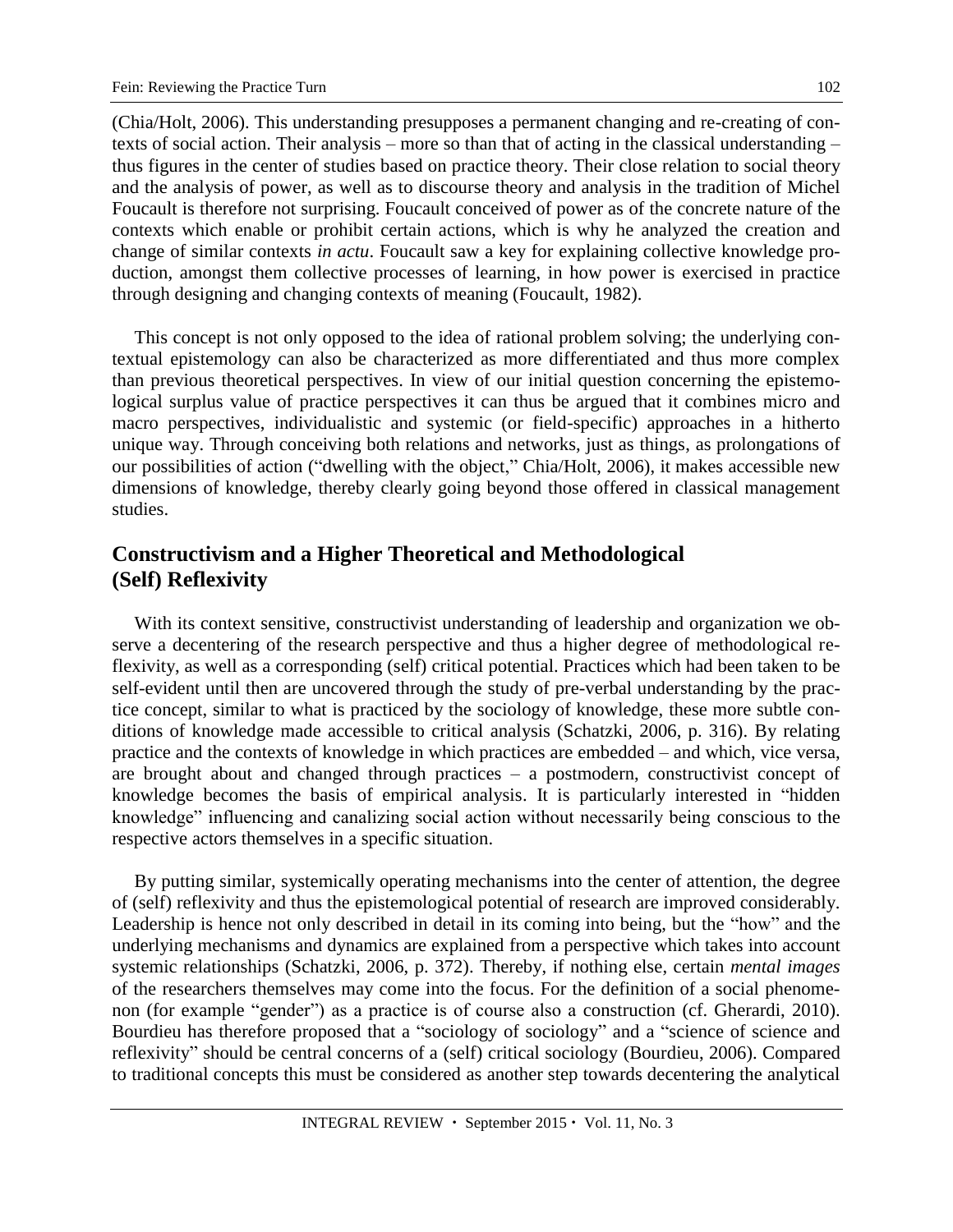perspective which, from an integral point of view, corresponds to the shift from formal to systemic thinking as conceived by the MHC (see above).

#### **Inclusion of Inner Dimensions (Individual and Social Unconscious)**

With the aim of bringing analytic light into unconscious processes and mechanisms, the PT also demonstrates greater attention for unconscious or pre-conscious inner and psychic dimensions of the social. For to grasp phenomena of leadership and organization in their complexity, and to experience "the complexity of an organization as it happens in real time" (Schatzki, 2006) also means to live instants, situative constellations and events as series of performative moments more consciously. Organizations are therefore conceived and perceived by practice perspectives as "taking place" (Gherardi, 2010) or as "occurring" (Schatzki, 2006). Hitherto unconscious dimensions and aspects are thus moved into the focus.

This kind of "thick" attention is directed both towards the individual, the social and the organizational unconscious – the two left quadrants in an integral model. In view of the individual unconscious, the PT's aim is to investigate dimensions like intentionality, identity, authenticity, vulnerability, self and autonomy in depth and in more detail (Caroll/Levy/Richmond, 2008). With the post-modern world view inspired by Heidegger's concept of "Geworfensein" (being thrown into the world) and being-in-the-world, most practice perspectives also demonstrate, on the one hand, a greater attention for other than merely rational competences, intelligences and modes of being, amongst them emotional, interpersonal and spiritual ones. On the other hand, the analysis of the inner realms of the individual calls for a more precise examination of cognitive processes as they really occur in the context of perception and experience, interpretation and meaning making, as well as a clarification of how which activities are coordinated in what way. In the context of the PT this often happens through qualitative (see below, section on qualitative methods) and quasi-phenomenological case studies or through "thick descriptions" (Geertz, 1973, Holmberg/Tyrstrup, 2010).

With respect to the social unconscious, practice perspectives aim at making structural sets of everyday practice intelligible as "organizational memory" (Halbwachs, 2004) or as habitual "modi operandi" (Bourdieu). In approaches inspired by Halbwachs, organizational memory is understood as a "social version of mind," as the consciousness of organizations in which memories about "how to do things" are stored. In this context Schatzki (2006, p. 1867) mentions four elements of the "memory of practice": general understanding, practical understanding, rules and teleological structures. For social actors to grasp similar sets of practices as structures it is important to have a personal experience with respect to how stable and thus how influential the respective rules of "doing things" are in everyday contexts. For, as Chia/Holt (2010) have stressed, the functioning of unconscious dispositions of thinking and doing depends on the experience of inner consistency of action in line with past experiences.

In contrast, approaches inspired by Bourdieu emphasize the habitual components of social practices. The latter function as structured dispositions, similar to the concept of "space of possibility" described by Foucault (1999), framing concrete practices in the sense of a de facto functioning operating system (as a "modus operandi enabling actors to mindlessly cope with unexpected and changing situations)" or even keeping them "trapped" (Chia/Holt, 2010, p. 645). With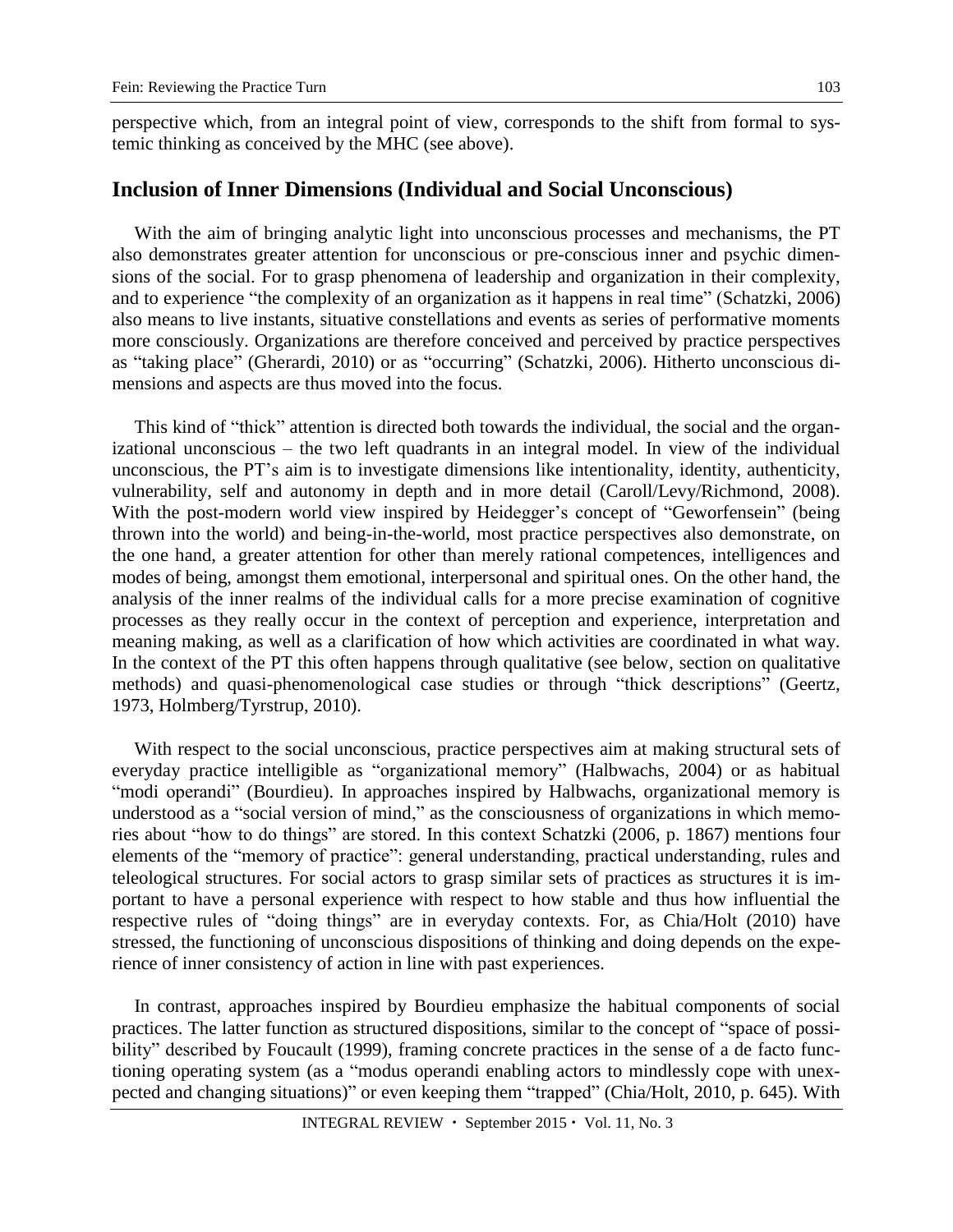this implicit embeddedness (mostly unconscious to social actors themselves) they provide a certain continuity and stability of the social, also described as "social inertia" by Chia/Holt (2010).

The question how similar socio-cultural dispositions or socio-cognitive operating systems (which we as participants of social spaces of communication need in order to function within those spaces) come into being in the first place is of particular interest in both approaches. So how does consensus about the meaning of certain concepts, terms, cultural values and guiding principles arise at all? How are collectively shared criteria of good leadership attributed, for example? In order to reconstruct the processes through which specific meanings become dominant or even hegemonic, change or transform, a leadership research guided by this conception of practice has to work in a discourse analytical way. According to Chia/Holt (2010, p. 765), it needs to focus on the dynamics and the power relations between competing discourses and their interrelations.

So the inclusion of the dimension of the unconscious does represent another enlargement of perspective in the sense of a higher epistemological complexity as compared to strategic management approaches (where it is hardly present or not at all). However, the overall relation between consciousness, individuality and their social conditions of existence ultimately remains unclear in most practice theories (see critique below, general evaluation). Even though the need to create consistency and congruency of action with past experiences is claimed to be a functional and necessary quality of consciousness, many authors also try to "get rid" of the dimension of consciousness by using alternative concepts such as *habitus* and *Strategy-as-Practice.* In fact, in some texts it appears as if consciousness was considered as a kind of black box that cannot be fully explained and is therefore treated skeptically (Knights/Wilmot, 1992, also Chia/Holt, 2010). Instead, concrete coping strategies observed in the context of social practices are explained as "practical wisdom" and claimed to be simply transferred "silently from body to body" (for a critique see below).

#### **Working with Qualitative Methods**

In the course of this shifting of theoretical and epistemological preferences from the "building" to the "dwelling mode," from "strategy in the center" approaches to "strategy-as-practice (SAP)" ones with their focus on inductive and explorative approximations to concrete real processes, inner worlds, grey shades and improvisations, working with qualitative social science methods understandably becomes more and more important. Even though the complexity of concrete leadership phenomena is indeed difficult to "thickly describe" due to its multidimensionality as Caroll/Levy/Richmond (2008) have correctly noted, qualitative methods such as in depth interviews, participant observation, phenomenological, ethnological or discourse analytical methods are very well suited for doing thick descriptions of external, inner-organizational, as well as of inner, psychological processes and developments. Since qualitative methods focus on understanding (instead of causally explaining) what they analyze, they can help to reconstruct nuances and qualities of engagement and of relations with oneself, with others and with the (organizational) world. Also, the question "how agency is constituted in a web of social practices" can be answered in a methodologically adequate way. On this basis, Vaara/Whittington (2010) are right when they note that qualitative approaches provide "new theoretical resources to strategic management" and contribute to a better understanding of strategic processes.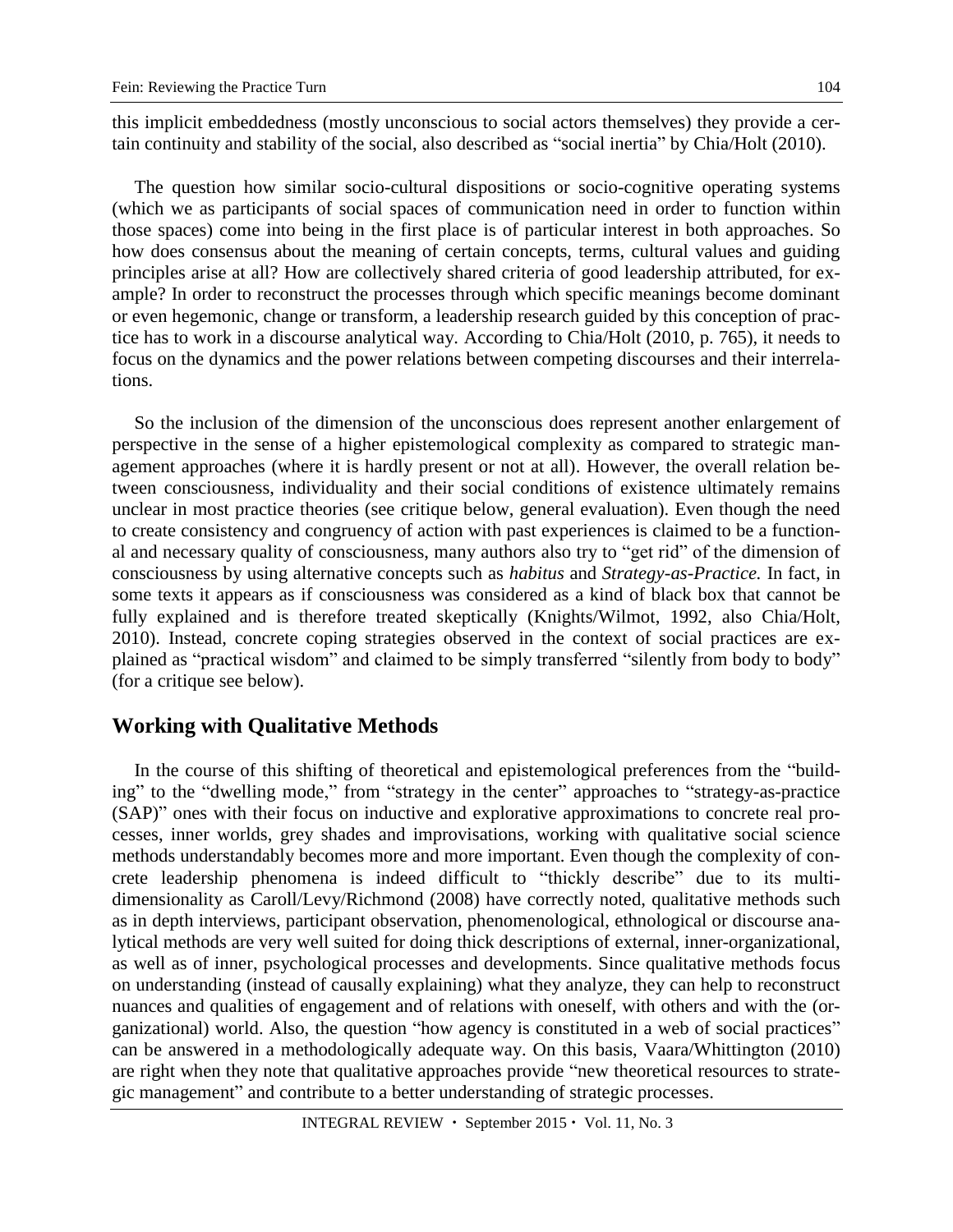As a matter of fact, the large number of qualitative case studies in the field of SAP research is striking. An important part of them is working with thick descriptions. With regard to data generation, participant observation, life case descriptions, discourse analysis and action research, SWOT analysis, interview studies (among them group interviews) and self-reflections (for example through diaries of managers; Vaara/Whittington, 2010, p. 293ff.) are the dominating choices. Thereby, the respective approaches try to reconstruct and to understand the reality of life and work of managers and leaders in organizations, as well as their strategies of meaning making *in actu* (for more examples see Gherardi, 2010, p. 120 and Holmberg/Tyrstrup, 2010).

As a mode of analysis, building types, for example when (re-) constructing typical narratives about how leaders view and evaluate their own work, is equally typical for qualitative approaches within the practice field. It is not surprising that in this context, traditional stories of heroic management, i.e. of omnipotent managers in control of every detail in their organization slowly gives room to stories of artists of improvisation who move within and through the everyday jungle of chaos and contradicting challenges in really existing organizations more or less successfully and often rather intuitively. Holmberg/Tyrstrup (2010) have coined the term "well then what now?" for this post-modern managerial *habitus* which can often be found in contemporary organizations. So in this regard, we can equally state a differentiation and thus, an epistemological enrichment of our current image of leadership in/and organizations.

## **General Evaluation, Achievements and Limitations**

So how can the Practice Turn within leadership and organization research be evaluated from an integral perspective, based on criteria such as a holonic understanding of inter-relationalism and emergence, cross-quadrant multi-perspective and multi-method inquiry and developmental complexity? At this point, I wish to recall that the present considerations do not claim to give a comprehensive evaluation of the entire field of practice studies but simply discuss some of the limitations in much of the literature reviewed for this article which appear to be quite obvious done from an integral perspective. One of the aims of this critique is to highlight the surplus value of more integral conceptions of leadership and organization as compared to post-modern ones such as the practice perspective. This can of course only be done in a summarizing and exemplary fashion. Note that some of the following observations and critiques have also been voiced by authors from the field of practice studies themselves as suggestions for future research.

As stated before, the practice and SAP approaches discussed earlier provide a very valuable broadening of research perspectives bringing new, hitherto neglected dimensions of leadership and organization into the focus of analysis. Due to this clear epistemological surplus value and the corresponding greater cognitive flexibility they deserve the label of a "turn." In the changes of perspective brought about by the practice turn, a number of typically postmodern claims, approaches and concerns are translated into concrete research. As a matter of fact, through the concept of practice, this happens in a quite focused way. However, the perspectives used by many practice approaches still remain under-complex in several respects and could be further developed and differentiated in view of the challenges posed to leadership and organization in a context of global interconnectedness.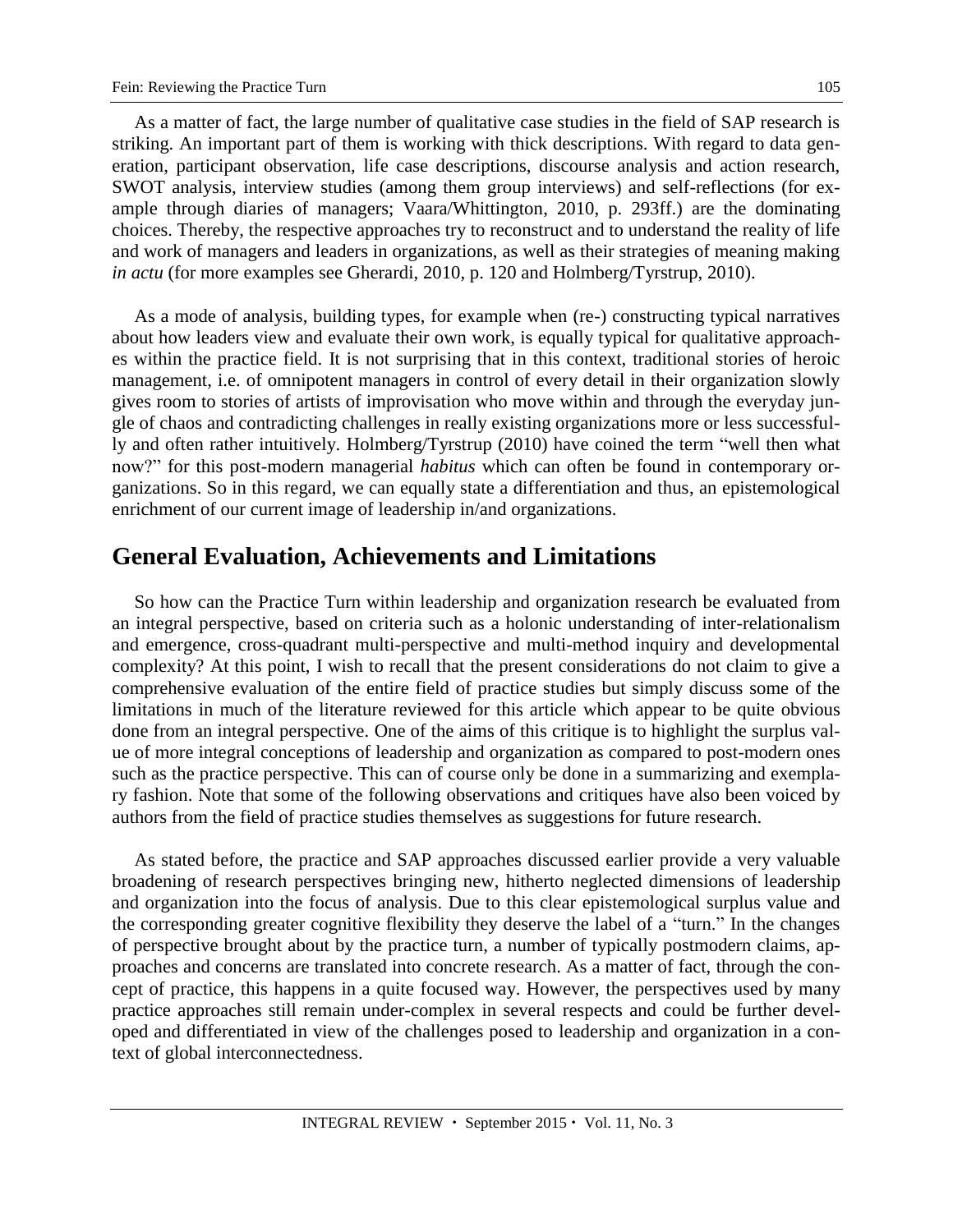### **Process(ual)ism and Relationalism as New Absolutisms: Throwing out the Baby with the Bath Water?**

Even though the PT by its relational perspective and its attention for micro processes does make accessible new and important additional dimensions of analysis, as outlined before, it is in danger of "overshooting the mark" and to throw out the baby with the bath water, just as other theoretical innovations in the past. Certainly, the PT's insight is correct that leadership activities inside organizations cannot be explained exclusively by the intentions of the leaders (as it is done by methodological individualism), as well as its own claim that leadership phenomena are embedded in multiple relational contexts and webs of relations conditioning and influencing their concrete coming into being. At the same time, some theorists of practice seem to conclude from this that everything has to be dissolved analytically into the relations constituting it. With the dissolution of the opposition of structure and agency, the category of social action itself seems to be dissolved in some cases, getting lost in complex contexts.

Furthermore, in the more radical forms of relationalism the idea of entities is principally considered as epistemologically outdated. Schneider (2013, p. 13) mentions the field of International Relations as an example, in which authors like Jackson and Nexon (1999) have claimed a priority of "relations before states." Schneider therefore asks to what extent nation states can be (analytically) dissolved into webs of relations. Even if it appears epistemologically meaningful and interesting to think of and analyze international relations *as relations* that are subject to constant change, existing collective entities such as states do not become obsolete by this (see also Bunge, 2000). Rather, we can historically observe how the relevance and importance of particular entities changes, often in result of a change of their interrelations. Consequently there have been "complexes of relations which had a transformative impact on their relata and brought into being new relata," as Schneider (2013, p. 14) notes – and vice versa. So instead of puristically replacing one by the other ("relations without relata"), both concepts (as cognitive constructs and systems) and their interrelations should be studied in their respective dynamics. Viewed from an integral, developmental epistemology, this could be called a meta-systematic exercise.

Even if the shifts of focus from the "building" to the "dwelling view" might engender new insights, there is a certain danger of a new absolutism and thus, a new reductionism if the dwelling perspective is give the ontological status of a "fundamental priority of processes" (Nexon, 1999, also Schneider, 2013, p. 10), while the principal heuristic value of non-processual categories such as entities is negated. For a discussion of this danger see also the discourse on "processism" in De Cock and Sharp, (2007, p. 246). From an integral perspective, discovering the importance of processes and relations does not render individuals, actors and entities (as the underlying relata) superfluous. Rather than calling for an ontological either or choice between them, a more (self) reflexive, developmental and holonic perspective would come to see both views a complementary approaches, both contributing to our knowledge and understanding of complex phenomena and their dynamic interrelations.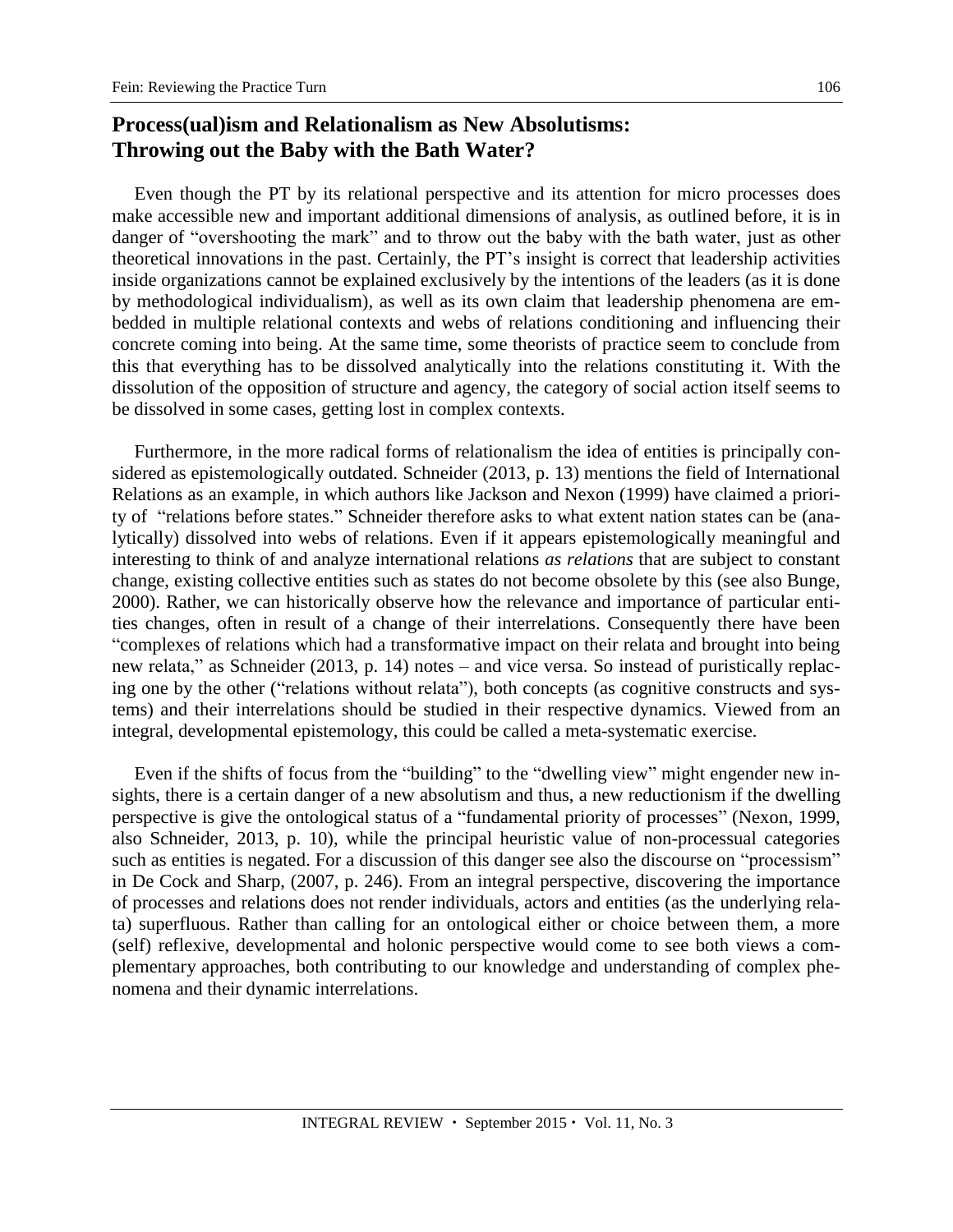### **Descriptive Bias, Overestimation of Externally Descriptive Perspectives, Lack of Theory**

Another potential bias of the practice perspective is linked with the reductionism mentioned before. As noted before, the PT does offer increases in complexity as compared to classic SM approaches. However, this is true mainly in the sense of a "horizontal" differentiation. For even if the relational – as a systemic – perspective opens up new dimensions of knowledge, it does so, for the time being, primarily via thick descriptions of micro level processes and phenomena. Although it claims to *explain* practices via relations and their interactions (Jarzabkowski/Spee, 2009), many approaches de facto remain in a comparatively descriptive mode. Besides the prominent interest in the micro foundations of social practices, this is especially true for the PT's treatment of the inner dimensions of social and relational processes. The latter are – on the one hand –mainly addressed via, and thus reduced to their behavioral aspects (upper right quadrant in an integral model). An example is Chia/Holt's (2010) claim that social action was unreflected and "mindless" while it actually happens, and that therefore what has actually happened – and, my addition: what has been thought along the way could only be reconstructed retrospectively. By conceiving routines as largely unconscious practices, which mostly become objects of reflection only through failures, disappointments, counterproductive results or a "breakdown of organizational functioning," the actor's consciousness is treated analytically as a more or less irrelevant dimension. And while some authors do focus on sub- or unconscious and other inner psychological states (e.g. Yiannis Gabriel, 1999, and other psychoanalyst oriented scholars), the structural dimension of consciousness development seems to be absent even in practice approaches that are aware of genetic epistemology, autopoietic systems theory (Grand/Rügg-Stürm/von Arx, 2010), or that focus, for example, on identity change and its impacts on leadership (Johnson/Balogun/Beech, 2010).

So even though practice perspectives with their idea of "beings engaged in exercise" aim at solving the "eternal problem of structure and agency" (Miettinen/Samra-Fredericks/Yanov, 2010), the concept of "prolonging our possibilities of action" through "dwelling with the object" (Chia/Holt, 2006), including material arrangements (Schatzki, 2006), mainly targets external dimensions of social action, while inner subjective and psychological factors largely stay out of the focus. In this respect, the approach is not dissolving the Cartesian subject-object dualism, as argued by Miettinen/Samra-Fredericks/Yanov (2010), but rather represents a material and contextual "prolongation" of the concept of social action. An integral approach, in turn, would propose to transcend the idea of a subject-object dualism by a comprehensive, complementary conception of subjects and objects as entities that are interrelated in multiple ways.

When inner dimensions of social actions are being illuminated mainly by questions such as "how actors construct themselves" or "how classes of actors perceive what they do" they are thus merely reconstructed in a primarily descriptive way. At the same time there is no theoretical model for explaining the respective perceptions and cognitive constructions. The individual – and in particular its relations – are indeed objects of study (Holmberg/Tyrstrup, 2010). The individual's role as subject of knowledge and insight in its own right, however, remains underexposed or at least theoretically unreflected by limiting the analytical perspective to its embeddedness in specific contexts.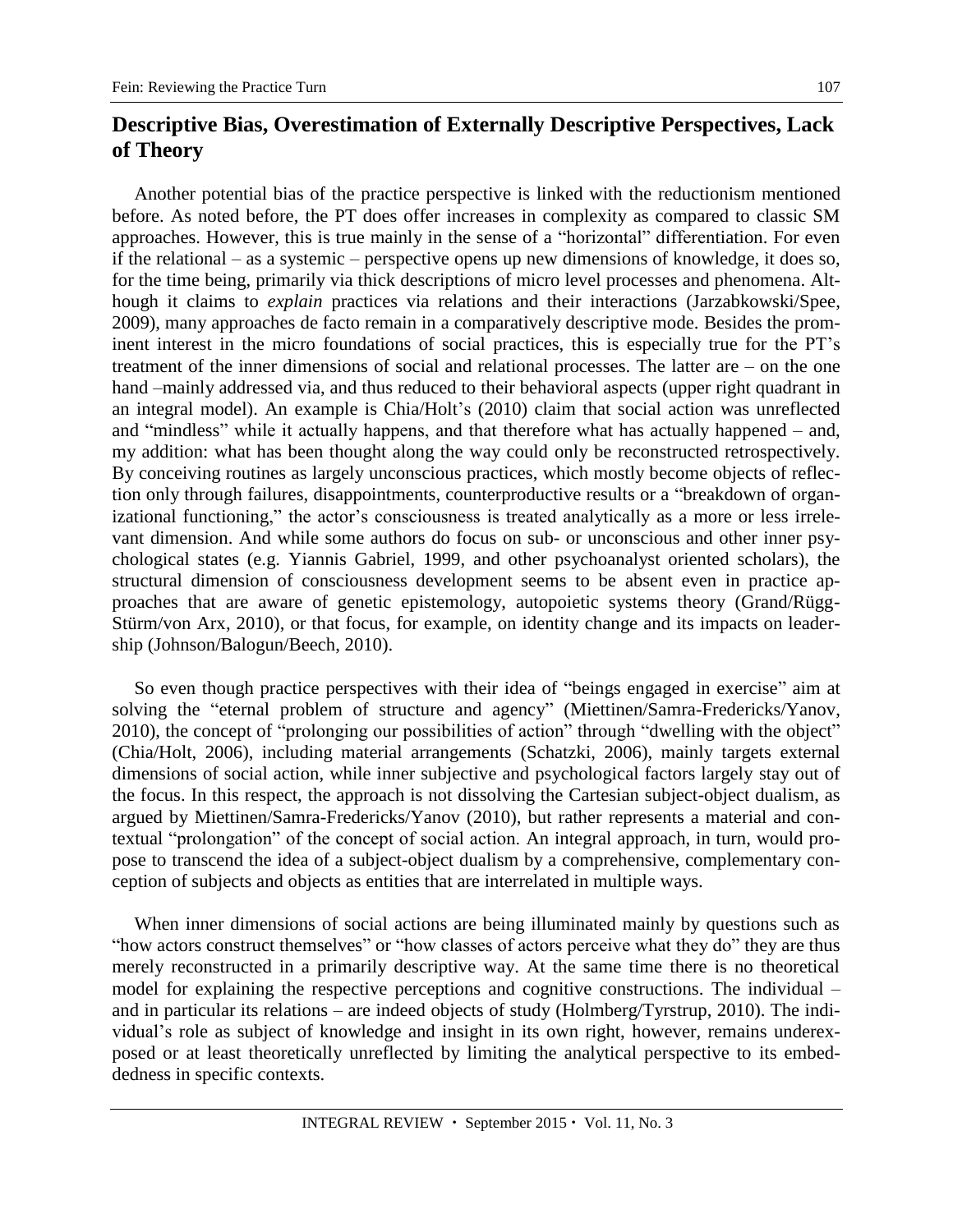So even if the PT has led to a considerably higher appreciation for qualitative methods, it lacks a resilient theory for actually explaining individual and collective/organizational inner dimensions in a solid and reliable way. The fact that the PT seems to shy away from a more thorough analysis of those inner dimensions – which nevertheless play an important role for the coming into being and the exercise of concrete practices and routines – could be linked to another bias:

#### **Blind Spot: Consciousness (Psychic Structures and Entities)**

As mentioned in the previous section, many theorists of practice systematically assume a priority of actions *before* mental representations. On this basis, their tendency to abandon actors as theoretically relevant entities seems consistent (even though actors are perceived as living beings with emotions, motivations, intentions etc.). This happens in favor of descriptions of concrete actions informing a modified concept of strategy. The latter conceives of strategy as consisting of and coming into being through physical being-in-the-world and bodily interaction with the world which are clearly understood as "primary in comparison with knowledge and cognition" (Miettinen/Samra-Fredericks/Yanov, 2010, p. 1313). Sometimes social action is also conceived as "coping" in the sense of a flexible "responsiveness to a situation as it unfolds." A psychological component, in contrast, is not envisaged within the practice perspective, at least not as a systematic part of its explanatory model. Here we can well state a certain contradiction with its principal plea for integration of unconscious factors, multiple intelligences and competences.

Therefore, the inherent danger practice perspectives are confronted with, given their concern to transcend strategic and motivational perspectives by including contextual and habitual factors, is to "overshoot the mark." In other words, they have to beware not to make their own focus on context and habitus absolute inversely. If Knights/Willmott (1992), for example stress the social and organizational dimension of leadership, the reader gets the impression that the authors are looking for explanations which exclude the factor of "consciousness," as if the latter were an outdated category the essence of which was better explained via external factors. Indeed, they stress that those embedding contexts of meaning which all acting individuals are part of, are not a denial of our individuality but their very condition of being. Nevertheless, the different aspects and components of individuality can be found on the analytic agenda only as products of social contexts of practice.

As a result, the relation between individuality and its social conditions of being, standing in the center of attention of practice theories, ultimately remains unclear. From an integral perspective, the strategy of rendering the dimension of consciousness dispensable – which seems to be feared theoretically and/or methodologically as a sort of black box which cannot be fully explained – or to define it out of the explanatory model (Knights/Wilmot, 1992, also Chia/Holt, 2010) creates several problems.

In this conception, practical competences are acquired solely through imitation of the behavior of others (this is called *practical wisdom,* Dreyfus, 2001, p. 48). This theoretical preference can be explained by the rather fragmented, non-linear and occasionally chaotic world view of post-modern theorizing (Holmberg/Tyrstrup, 2010), as well as by the strong assumption of the fundamentally contingent nature of the social. However, not every social practice and not every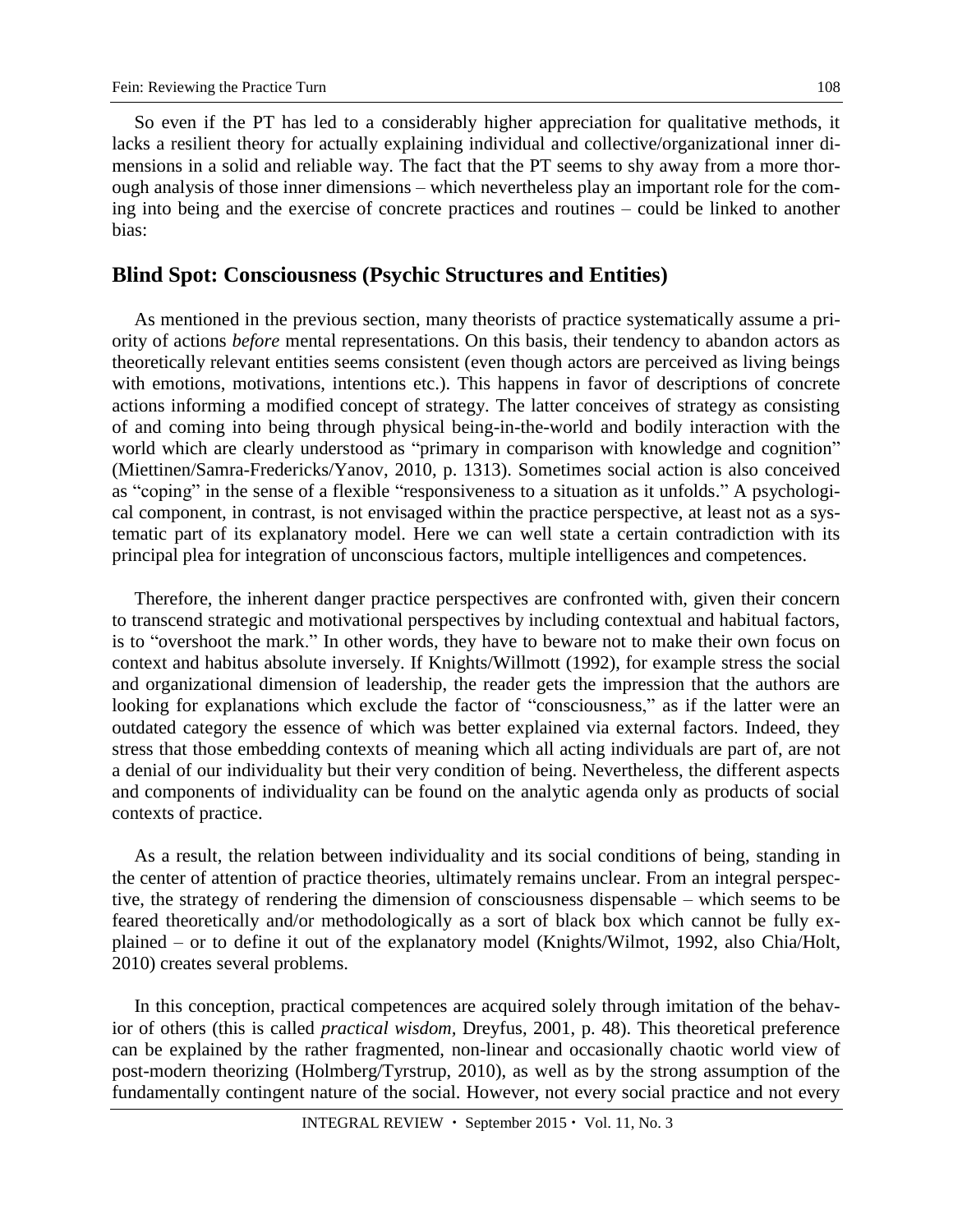coping strategy can be considered to be "practical wisdom" just because it has been passed on "silently from body to body" (Dreyfus, 2001, p. 48, cit. after Chia/Holt, 2010, p. 649; for an overview of research on wisdom see the recent issue of Integral Review, vol. 11, 2). Viewed this way, practice research has to be understood primarily as a *research practice*, as a method for describing social practices on the basis of a specific theory and epistemology.

Unfortunately, in the context of this concept of practice theory, standards and criteria for evaluating *qualities* of social action within relations get lost, for example when networks and relations are solely described in a quantitative way, looking at and mathematically determining the number of connections in them, instead of looking for the implicit internal rules and systems of meaning which govern them. By the way, this dilemma has been indirectly conceded by Vaara/Whittington (2012) when they refer to specific orders of knowledge and the practices (re)constructing them as "source of cognitive bias," in other words as sources of "false consciousness." However, false consciousness should not exist as a category in a theory which treats consciousness as irrelevant and all contents of actors' minds as equally valid (as quasi epiphenomena). Therefore the question remains open, what "right" or "correct consciousness" is and how this can be recognized.

In the mental realm of the practice perspective, based on the assumption proposition of a complete contingency of the social, the claim that social action cannot be explained "by reference to rules" is indeed coherent. But as soon as we include psychological and socialpsychological factors into the analysis, it becomes clear that most "social operating systems," *modi operandi* and forms of *habitus* (which also represent systems of rules) are much less contingent and arbitrary than practice theory claims they are. They can rather be explained alongside well known psychological mechanisms.

### **Discussion**

So what are the main limitations and shortcomings of practice perspectives as compared to integral approaches to leadership, and in what way can the latter propose a more comprehensive understanding of leadership practices in organizations? Table 2 illustrates the main differences between post-modern (practice) and integral approaches.

|                           | <b>Practice Perspective</b>                                                                                                                                                                                                               | <b>Integral Leadership Perspective</b>                                                                                                                                                                                                                          |
|---------------------------|-------------------------------------------------------------------------------------------------------------------------------------------------------------------------------------------------------------------------------------------|-----------------------------------------------------------------------------------------------------------------------------------------------------------------------------------------------------------------------------------------------------------------|
| (Concept of)<br>Knowledge | Knowledge is never complete and<br>always a social construction $\rightarrow$<br>context has to be taken into ac-<br>count<br>We can only know what actually<br>happens (the doings of )<br>Claim: Understanding instead of<br>explaining | Knowledge is never complete and<br>always subject to development, ide-<br>ally towards more comprehensive-<br>ness:<br>knowledge is subject to processes of<br>individual and social construction<br>which are framed by structures of<br>cognition and culture |
| Overall world view        | The world is constructed in a non-<br>linear way. It is thus neither possi-                                                                                                                                                               | The world is a possibly emerging and<br>regressing holonic entity consisting                                                                                                                                                                                    |

**Table 2: Post-modern (practice) and integral approaches to leadership.**

INTEGRAL REVIEW • September 2015 • Vol. 11, No. 3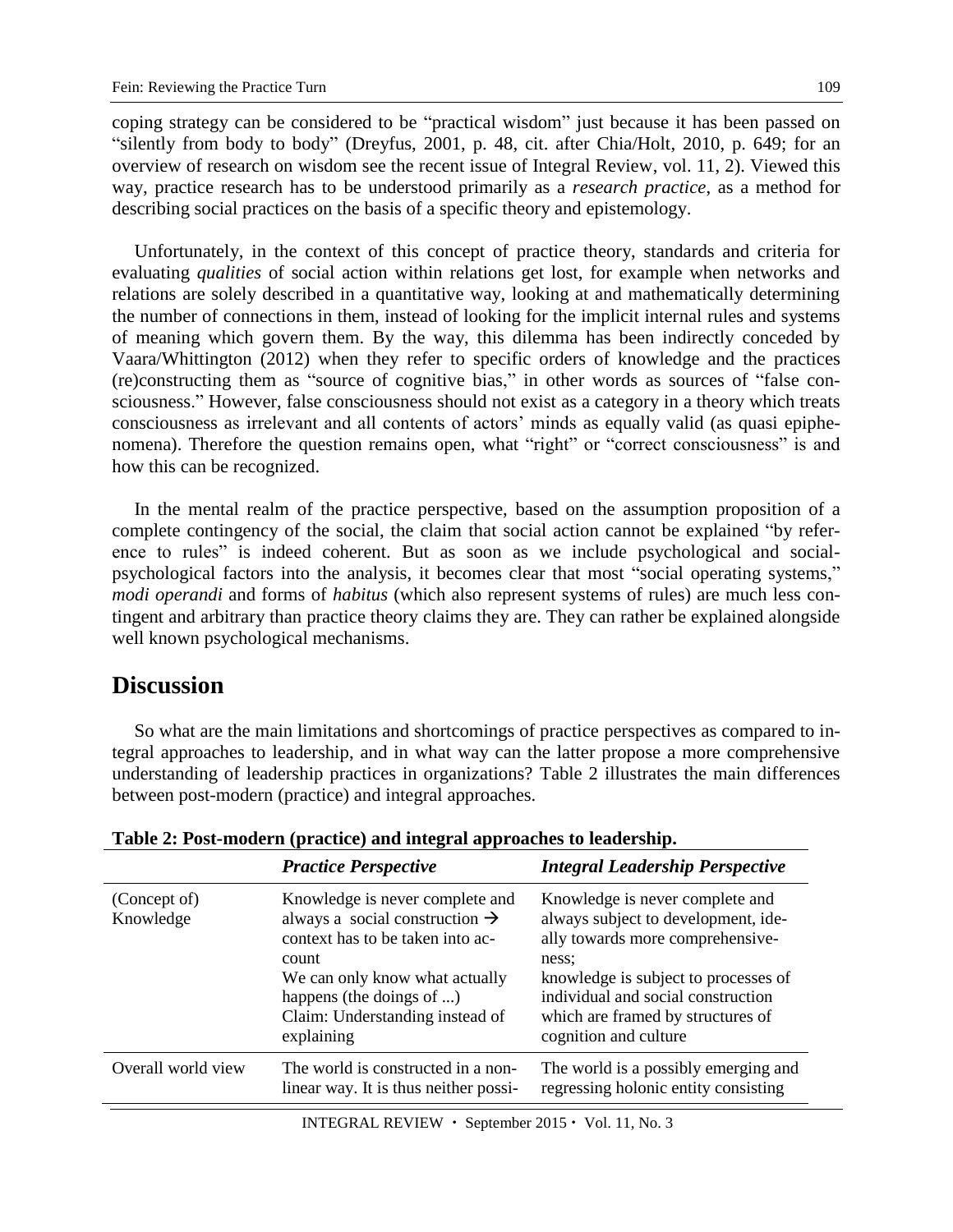|                                                                                        | ble to completely explain it nor to<br>plan and control its functioning<br>and development. The latter are to<br>a certain degree chaotic.                                                                                                                                                                    | of interrelated holons in various di-<br>mensions and fields. These can be<br>accessed and analyzed through multi-<br>perspective, cross-field and cross-<br>level methods and heuristics.                                                                                                                                                                          |
|----------------------------------------------------------------------------------------|---------------------------------------------------------------------------------------------------------------------------------------------------------------------------------------------------------------------------------------------------------------------------------------------------------------|---------------------------------------------------------------------------------------------------------------------------------------------------------------------------------------------------------------------------------------------------------------------------------------------------------------------------------------------------------------------|
|                                                                                        | dwelling view of the world                                                                                                                                                                                                                                                                                    | emergence view of the world                                                                                                                                                                                                                                                                                                                                         |
| Basic epistemological<br>position                                                      | Relationism, behavior is always<br>embedded into a web of relations<br>and practices and cannot be stud-<br>ied in an isolated way.                                                                                                                                                                           | Inter-relationism, social action is the<br>result of inner and outer factors and<br>systems of meaning making on indi-<br>vidual, social and cultural levels, the<br>inter-relations and developments of<br>which have to be carefully studied.                                                                                                                     |
| <b>Research Options</b>                                                                | Both structures and actors are so-<br>cio-cognitive constructs and can<br>only be understood in their interre-<br>lations and interlacement<br>Dynamics and processes of con-<br>crete action as it happens (the do-<br>ing of strategy: who, what, how)<br>Tension between substantialism<br>and relationism | Relations and entities are comple-<br>mentary aspects of an integral holism<br>of inter-relationality<br>Dynamics of action and their struc-<br>tural and (inter) relational conditions<br>Tensions between partial epistemol-<br>ogies are a productive expression of<br>complementarity                                                                           |
| <b>Research Methods</b>                                                                | Qualitative methods preferred:<br>qualitative interviews, (participant)<br>observation, ethnographic meth-<br>ods, discourse analysis, phenome-<br>nology, hermeneutics                                                                                                                                       | Mixed methods research designs,<br>integrated methodological pluralism                                                                                                                                                                                                                                                                                              |
| What is being ana-<br>lyzed?<br>Perspective on social<br>actors and organiza-<br>tions | - Bundles of practices inside of<br>webs of relations<br>- Consequences of spontaneous<br>human actions, emergences, pro-<br>cesses, dynamics<br>- Actual strategic action, consist-<br>ing of micro-activities, micro-<br>practices of organizing (Weick)<br>and micro-changes                               | Practices as composed of/constituted<br>by<br>- individual actions, as well as their<br>conscious or unconscious motiva-<br>tions and driving forces<br>- cultural foundations and influences<br>(shared values and knowledge) as<br>enabling and constraining factors<br>- systemic embeddedness in (inter)<br>relations, infrastructures and sets of<br>resources |
| Concepts and ideals<br>of leadership and<br>organization                               | - Dwelling view of the world<br>- Strategy emerges unconsciously<br>in everyday social action<br>- Habitus, relational state of an<br>"absorbed interlacement" with the<br>world (cf. Heidegger, Husserl,<br>Wittgenstein)<br>- Motivation is a result of personal                                            | - Facilitating the emergence of indi-<br>vidual and collective intelligence<br>- the concept of strategy is replaced<br>by holonic emergence<br>- Social actors/members of organiza-<br>tions are both subjects and objects<br>and have to be considered in a com-<br>prehensive way                                                                                |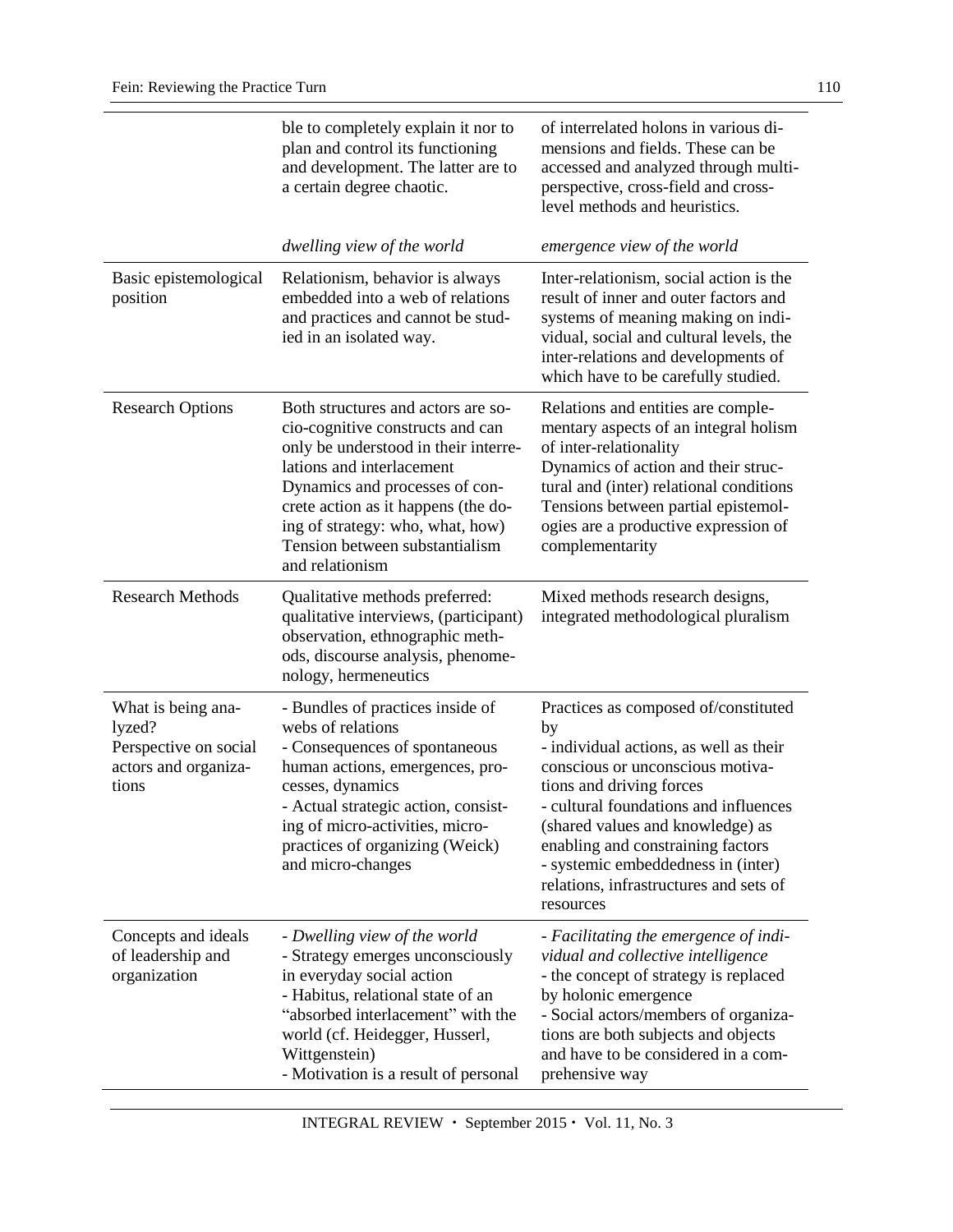| responsibility $\rightarrow$ focus on man-<br>agement education<br>- Concepts such as charismatic<br>leadership have to be disenchanted<br>- Action in its coming into being,<br>thoughts and emotions are ob-<br>served neutrally, as well as the<br>grey shades of everyday life | - Good leadership as a question of<br>personal complexity development<br>and intercultural competences<br>- More traditional concepts of leader-<br>ship and strategy are valid and mean-<br>ingful in their own right in specific<br>contexts while integral leadership<br>aims at facilitating a maximum com-<br>prehensive approach serving the<br>emergence of individual and collec-<br>tive intelligence |
|------------------------------------------------------------------------------------------------------------------------------------------------------------------------------------------------------------------------------------------------------------------------------------|----------------------------------------------------------------------------------------------------------------------------------------------------------------------------------------------------------------------------------------------------------------------------------------------------------------------------------------------------------------------------------------------------------------|
|------------------------------------------------------------------------------------------------------------------------------------------------------------------------------------------------------------------------------------------------------------------------------------|----------------------------------------------------------------------------------------------------------------------------------------------------------------------------------------------------------------------------------------------------------------------------------------------------------------------------------------------------------------------------------------------------------------|

The holonic increase in complexity and thus, the epistemological surplus value of integral perspectives can be illustrated with regard to two interrelated aspects: ontology of holonic emergence and rather differentiated multi-level approach to developmental complexity and its implications on leadership in organizations. While one of the important achievements of practice perspectives is their ability to "thickly describe" (Geertz, 1973) practices, relational constellations and processes within the realm of leadership and organization, they fall short of systematically explaining the dynamics of their interaction. Based on the relativist ontology of the PT, the latter can only be done in a more or less arbitrary and thus incomplete way. In fact, this seems to be the reason why the concept of contingency – filling this gap – plays such an important role in postmodern theories.

Viewed from an integral perspective, the most important blind spot of the practice perspective and its contextual epistemology is that it limits itself to grasping mainly horizontal plurality and complexity, thereby misconceiving the fact that socio-cultural, just as cognitive "operating systems" can – as systems – also be differentiated vertically. Viewed this way, these systems also have the character of (invisible) entities which can be reconstructed analytically, namely functional or cognitive-cultural entities as proposed by structuralist developmental theories. Those vertically differentiated entities which integral developmental theory helps to understand as more or less complex holons might not determine all social action, but they do canalize and prestructure it, speaking with Foucault, in a limiting or enabling way.

Even if they do this, for the most part, in a way that remains unconscious to the respective social actors, this does not mean that it happens arbitrarily. On the contrary, cognitive structures and systems operate in a rule-based manner which can be identified by trained observers. They can thus not only be described but also predicted in a theoretically relevant way (Kegan/Lahey, 2009, Fein/Weibler, 2014). Admittedly, we are dealing with psychic rules here, calling for a theory of mind as it is offered, for example, by the corpus of adult development theory. On this basis, different qualities of relations can, for instance, be allocated with specific degrees of cognitive differentiation or increasingly complex stages of personal, cultural or organizational development. Furthermore particular rules can be identified with regard to relational phenomena on specific levels of development, such as networks of patronage or corruption (on earlier stages), which would not be functional on other (later) stages of development such as in modern or postmodern organizations.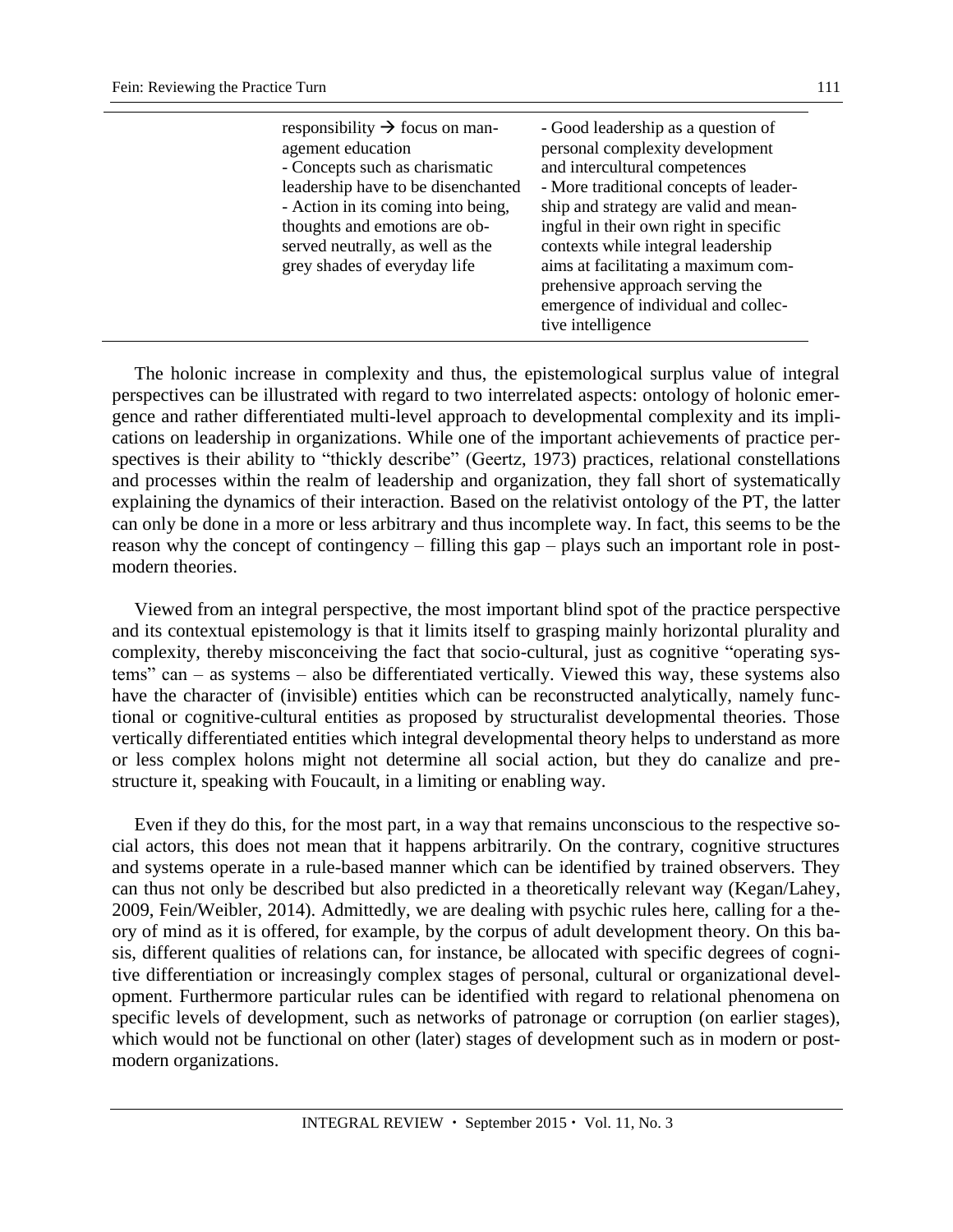In fact, some authors rooted in the practice perspective like Schneider (2013, p. 9) acknowledge this fundamental limitation, for example when he calls for a consequent metaperspective, just as integral approaches would do. At the same time, even though he occasionally concedes that the whole is more than the sum of the parts, he unfortunately associates the term "holism" with a simple collectivism in which "the whole determines the parts and where individual action is an effect of social structures and processes (Schneider 2013, p. 9). While he considers the relational ontology as being just as reductionist as a one-sided individualism or institutionalism, Schneider implies that a more comprehensive approach should transcend similar reductionisms. So while he rightly calls for a "moderate relationalism in which entities exist out of their own right," he does not provide a coherent model of explanation in this regard, just as practice perspectives in general. Structures of vertical complexity are lacking in this conception. They are not seen which is why there is no solid theoretical ground for explaining differences and mechanisms of functioning of specific relations and contexts of practice.

At this point, integral approaches go a large step further. By systematically integrating the dimension of consciousness in its structural, vertical complexity into their epistemology, concrete processes, relational constellations and dynamics of leadership and organization can be understood as results of a holonic interplay of horizontal *and* vertical structures, inter-relations and entities, in other words as holonic inter-relationalities. Moreover, a comprehensive integral understanding of practice shows how practices in organizations holonically comprise processes and structures that are simultaneously autonomous and dependent, characterized by differentiation (generation of variety) and integration (generation of coherence). It looks at them as constituted by individual and collective holons, each with their insides and outsides, either tending to a more 'subjective' or a more 'objective' identity. Integrating the inner psychic spheres and the external, behavioral aspects as well as the corresponding collective embedment within an organizational community and culture along with the external structural-functional realms allows to relate and assess them together in view of a multi-domain, cross-level and cross-quadrant analysis of social practices and their changes and developments in organizations (Küpers/Weibler, 2008, 447). More so, on the basis of a more differentiated understanding of those interrelations, they can also be actively constructed and configured more successfully. Relations and entities are thus coordinated as equally important systems and tools of explanation in a meta-systematic way and combined towards a new paradigm of holonic inter-relationality.

Thereby, integral approaches to leadership and organization, as compared to post-modern ones not only offer an epistemological, but also a considerable practical surplus value in view of their application and implementation in real life leadership contexts and challenges. They therefore constitute a paradigm shift in the field of leadership and organization studies which might still be marginal as compared to the current (mainly post-modern) mainstream in the field, but are likely to gain momentum in the future. Therefore, it is not surprising that integral and developmentally based approaches are increasingly received and used within the field of leadership and organization studies (Bradbury, 2003, Cacioppe/Albrecht, 2000, Cacioppe/Edwards, 2005a and 2005b, McCauley/Drath/Palus/O'Connor/Baker, 2006, Lucas, 2012, Pauchant, 2002, 2005, Prewitt, 2004, Reams, 2005, Rooke/Torbert, 1998, Vincent/Ward/Denson, 2015, and Volckmann, 2005).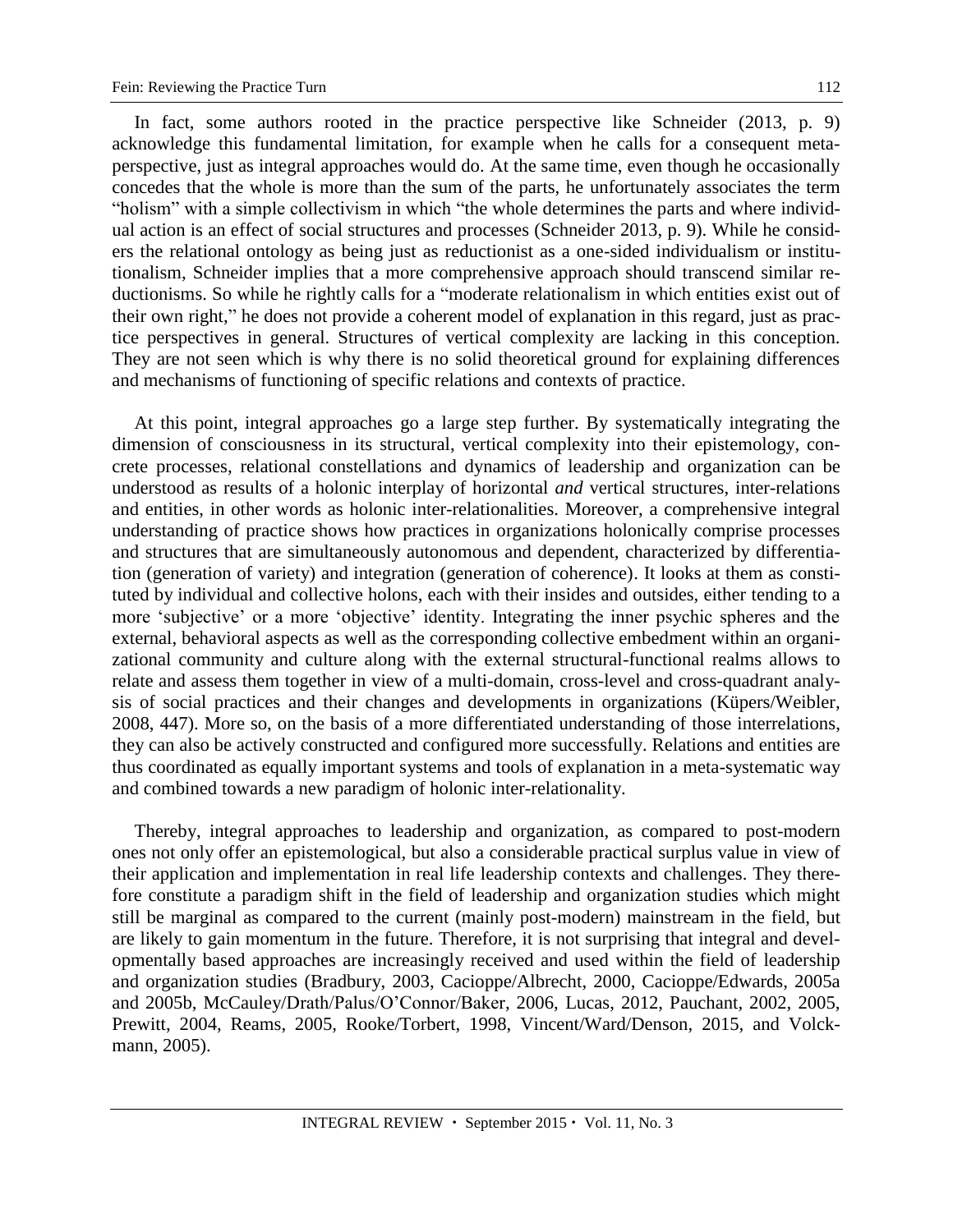# **Conclusion: Transcending Postmodern Relationism through Integral Inter-relationality**

So what can we conclude from the previous discussion of the merits and limitations of practice approaches to leadership studies based on an integral perspective? Given the theoretical preferences and the analytic qualities of approaches inspired by the Practice Turn discussed above, the latter appears as a rather typical post-modern theory perspective. Considering its interest for the workings of communication in a plurality of contexts, and for the many faces of micro functioning of relations and systems through embodied sets of practices, its epistemological features and complexity clearly transcend the formal and rather linear logic (MHC stage # 10) of modern science. Therefore, it can probably best be explained as a form of systemic thinking in terms of stage # 11 of the Model of Hierarchical Complexity (Commons, 2008). For even though practice perspectives largely propose an antifoundational and relativist ontology, skeptical of comprehensive models of social order, they do look out for complex webs and systems of relations which explain social action as it happens.

Indeed, similar variations of systemic thinking represent the current epistemological state-ofthe-art in much of mainstream social science, including leadership and organization studies. For example while, practice theorists promote to combine a large number of different perspectives and subject positions, and thus, a certain epistemological pluralism ("practice-based and institutional level analysis can complement each other;" Jarzabkowski/Spee, 2009, p. 89), they usually do not make a step towards a cross-paradigmatic epistemology and research. This, in turn, would require a meta-systematic perspective and mode of inquiry as described by stage # 12 of the MHC and above, which coordinates various systems with each other from a higher level of abstraction and is thus able to illuminate the inherent, mostly implicit structures and rules of functioning and meaning making by which particular systems are governed. This meta-systematic view is mostly missing in practice perspectives, as well as in large parts of the social sciences to date. However, the increasing attention for developmentally informed approaches is a good sign.

# **References**

- Bourdieu, P. (1977). *Outline of a theory of practice*. Cambridge: Cambridge University Press.
- Bourdieu, P. (1993). *The field of cultural production*. Cambridge, UK: Polity Press.
- Bourdieu, P. (2006). *Science of science and reflexivity*. Cambridge UK: Polity.
- Bradbury, H. (2003). Sustaining inner and outer worlds: A whole-systems approach to developing sustainable business Practices in management. *Journal of Management Education, 27* (2), 172-188.
- Bunge, M. (2000). Systemism: The alternative to individualism and holism, *Journal of Socio-Economics. 29*, 147-157.
- Cacioppe, R., Albrecht, S. (2000). Using 360° feedback and the integral model to develop leadership and management skills. *Leadership and Organization Development Journal, 21*(8), 390-408.
- Cacioppe, R., Edwards, M. G. (2005a). Adjusting blurred visions: A typology of integral approaches to organizations. *Journal of Organizational Change Management, 18*(3), 230-246.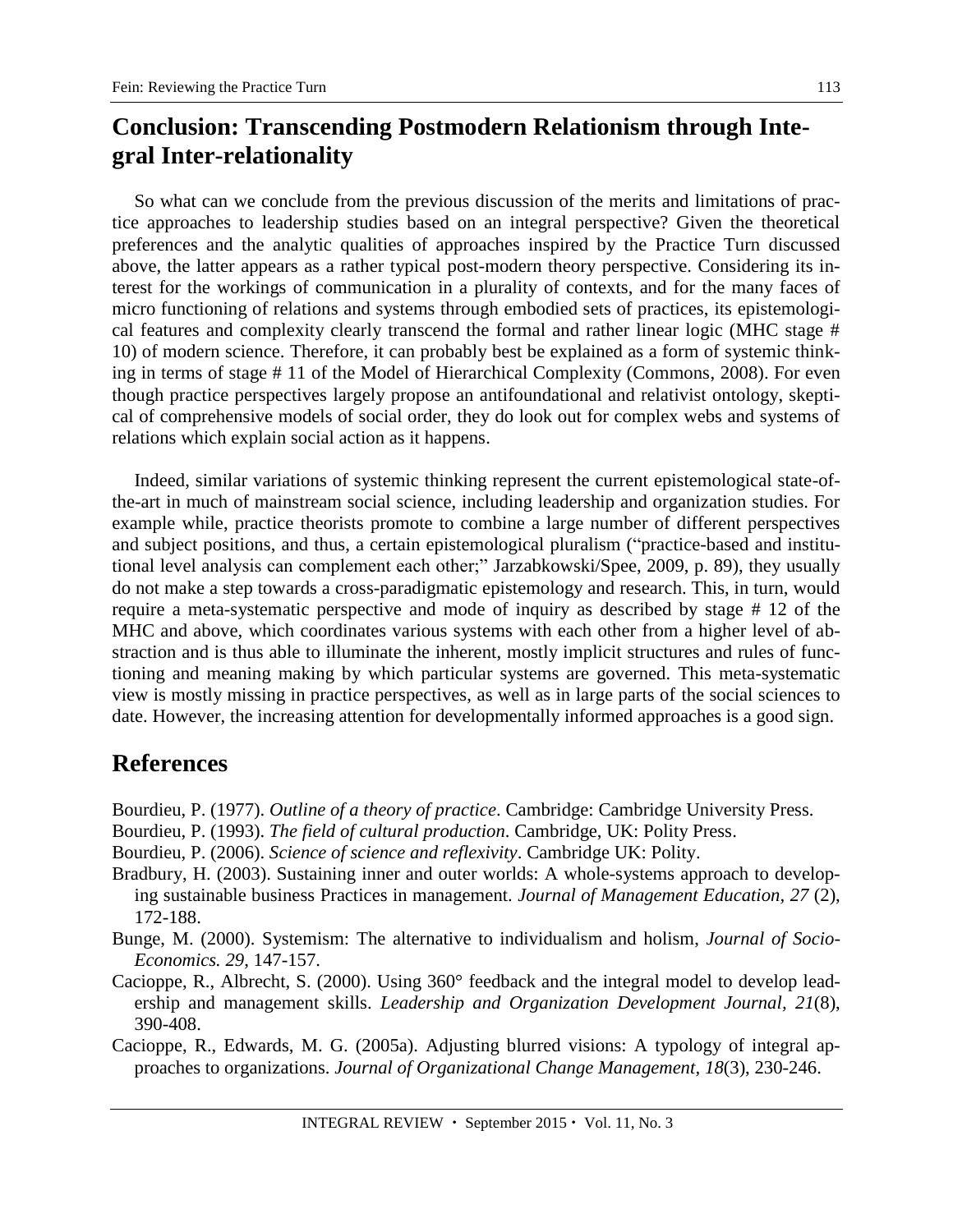- Cacioppe, R., Edwards, M. G. (2005b). Seeking the holy grail of organizational development: A synthesis of integral theory, spiral dynamics, corporate transformation and developmental action inquiry. *Leadership and Organizational Development Journal, 26*(6), 86-105.
- Caroll, B., Levy, L., Richmond, D. (2008). Leadership as practice: Challenging the competency paradigm. *Leadership*, *4*(4), 363–379.
- Chia, R., Holt, R. (2010). Strategy as practical coping. A Heideggerian perspective. *Organization Studies*, *27*(5), 635–655.
- Commons, M.L. (2008). Introduction to the model of hierarchical complexity and its relationship to postformal action. *World Futures*, *64*, 305–320.
- De Cock, C., & Sharp, R.J. (2007). Process theory and research: Exploring the dialectic tension. *Scandinavian Journal of Management, 23*, 233–50.
- Denis, J.-L., Langley, A., & Rouleau, L. (2010). The practice of leadership in the messy world of organizations. *Leadership, 6*(1), 67–88.
- Dreyfus, H. L. (2001). *On the internet*. London: Routledge.
- Fein, E., Weibler, J. (2014). [Cognitive basis for corruption and attitudes towards corruption](http://www.adultdevelopment.org/FeinWeibler2012a.pdf)  [viewed from a structuralist adult developmental perspective.](http://www.adultdevelopment.org/FeinWeibler2012a.pdf) *[Behavioral Development Bulle](http://connection.ebscohost.com/c/articles/98398585/cognitive-basis-corruption-attitudes-towards-corruption-organizations-viewed-from-structuralist-adult-developmental-meta-perspective)[tin](http://connection.ebscohost.com/c/articles/98398585/cognitive-basis-corruption-attitudes-towards-corruption-organizations-viewed-from-structuralist-adult-developmental-meta-perspective)*, 19 (3), 78-94.
- Foucault, M. (1982). The subject and power. *Critical Inquiry*, *8 (*4), 777-795.
- Gabriel, Y. (1999). *Organizations in depth: the psychoanalysis of organizations*. London: Sage.
- Geertz, C. (1973). Thick description: Toward an interpretive theory of culture. In *The Interpretation of Cultures: Selected Essays*. (pp. 3-30). New York: Basic Books.
- Geiger, D. (2009). Revisiting the concept of practice: Toward an argumentative understanding of practicing. *Management Learning*, *40*(2), 115–144.
- Gherardi, S. (2009). The critical power of the 'practice lens.' *Management Learning*, *40*(2), 115– 128.
- Golsorkhi, D., Rouleau, L., Seidl, D., & Vaara, E. (2010) (Eds.). *Cambridge Handbook of Strategy as Practice*. Cambridge: Cambridge University Press.
- Golsorkhi, D., Rouleau, L., Seidl, D., & Vaara, E. (2010). Introduction: What is strategy as practice? In Golsorkhi et al. (Eds.), *Cambridge Handbook of Strategy as Practice*, (pp. 1-20). Cambridge: Cambridge University Press.
- Grand, S., Rügg-Stürm, J., & von Arx, W. (2010). Constructivist epistemologies in strategy as practice research, in Golsorkhi et al. (Eds.), *Cambridge Handbook of Strategy as Practice*, (pp. 63-78). Cambridge: Cambridge University Press.
- Johnson, P., Balogun, J., & Beech N. (2010). Researching strategists and their identity in practice: building 'close-with' relationships, in Golsorkhi et al. (Eds.), *Cambridge Handbook of Strategy as Practice*, (pp. 243-257). Cambridge: Cambridge University Press.
- Halbwachs, M. (2004). *Les cadres sociaux de la mémoire.* Paris: Albin Michel.
- Holmberg, I., & Tyrstrup, M. (2010). Well then what now? An everyday approach to managerial leadership. *Leadership*, 6(4) 353–372.
- Jackson, P.T., Nexon, D. H. (1999). Relations before states: Substance, process and the study of world politics. *European Journal of International Relations, 5*, 291-332.
- Jarzabkowski, P., Spee, A. P.(2009). Strategy-as-practice. A review and future directions for the field. *International Journal of Management Reviews, 11* (1), 69–95.
- Johnson, G., Melin, L., & Whittington, R. (2003). Guest editor's introduction. Micro strategy and strategizing: Towards an activity-based view. *Journal of Management Studies*, *40* (1), 3- 22.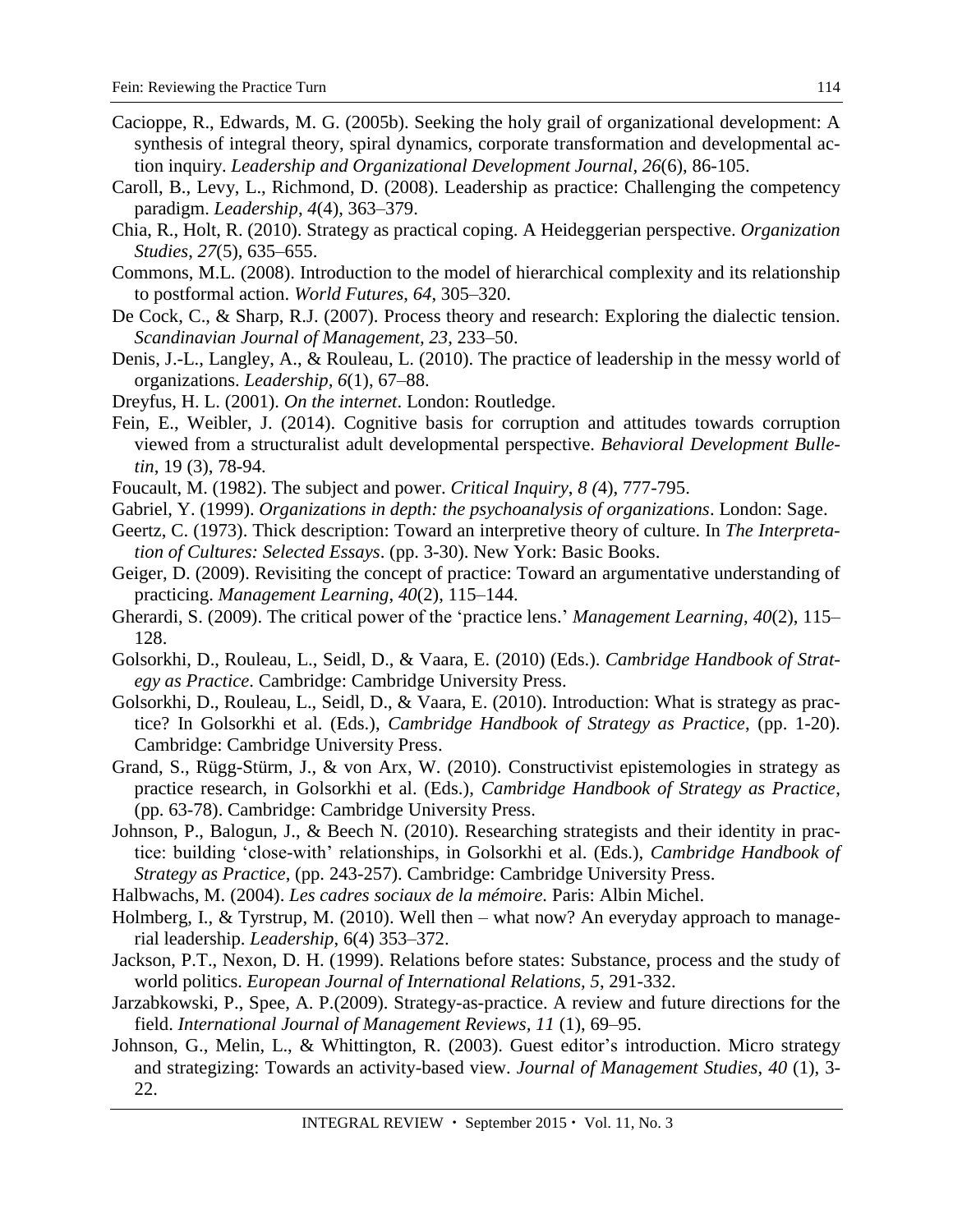- Kegan, R., Lahey, L. (2009). *Immunity to change. How to overcome it and unlock potential in yourself and your organization*. Boston, MA: Harvard Business Press.
- Knights, D., Wilmot, H. (1992). Conceptualizing leadership processes. A study of senior managers in a financial services company. *Journal of Management Studies, 29*, 6, 761-782.
- Küpers, W., Weibler, J. (2008). Inter-leadership: Why and how should we think of leadership and followership integrally? *Leadership, 4*(4), 443-47.
- Latour, B. (2005). *Reassembling the social: An introduction to actor-network-theory*. Oxford: Oxford UP.
- Lucas, M. G. (2012). Grundlagen einer neo-integralen transformationalen Führung und Organisationsentwicklung. *Wirtschaftspsychologie*, *3*, 4-20.
- McCauley, C. D., Drath, W. H., Palus, C. J., O'Connor, P. M.G., & Baker, B. A. (2006). The use of constructive-developmental theory to advance the understanding of leadership. *Leadership Quarterly, 17,* 634–653.
- Miettinen, R., Samra-Fredericks, D., & Yanow, D. (2010). Re-turn to practice: An introductory essay. *Organization Studies, 30*(12), 1309–1327.
- Nexon, D. H. (2009). Relationalism and new systems theory. In M. Albert, L. E. Cederman, A. Wendt (Eds*.*), *New systems theories of world politics*. (pp. 99-126). New York, NY: Palgrave.
- Orlikowski, W.J. (2010). Practice in research: phenomenon, perspective and philosophy. In Golsorkhi, D., Rouleau, L., Seidl, D., & Vaara, E. (Eds.), *Cambridge Handbook of Strategy as Practice*. (pp. 23-33). Cambridge: Cambridge University Press.
- Pauchant, T.C. (2002) (Ed.). *Ethics and Spirituality at Work: Breakthroughs and Pitfalls of the Search for Meaning in Organization.* New York: Wuorum Books.
- Pauchant, T.C. (2005). Integral leadership: A research proposal. *Journal of Organizational Change Management, 18* (3), 211-229.
- Pettigrew, A., Thomas, H., & Whittington, R. (2002). Strategic management: The strengths and limitations of a field. In A. Pettigrew, H. Thomas, and R. Whittington (Eds.), *Handbook of strategy and management. (*pp. 3–30). London: Sage.
- Prewitt, V. (2004). Integral leadership for the 21<sup>st</sup> century. *World Futures*, 60, 1-7.
- Reams, J. (2005). What's integral about leadership? A reflection on leadership and integral theory. *Integral Review 1*, 118-131.
- Reckwitz, A. (2000). *The transformation of cultural theories – On the development of a theoretical programme.* Weilerswist: Velbrück Wissenschaft.
- Reckwitz, A. (2002). Toward a theory of social practices. A development in culturalist theorizing. *European Journal of Social Theory, 5*(2), 243–263.
- Rooke, D., & Torbert, W. R. (1998). Organizational transformation as a function of CEO's developmental stage. *Organizational Development Journal, 16*(1), 11-28.
- Schatzki, T. R. (2006). On organizations as they happen. *Organization Studies, 27*(12), 1863– 1873.
- Schneider, V. (2013). *Netzwerke und Relationalismus. Netzwerkanalyse aus metatheoretischer Perspektive.* (unpublished manuscript).
- Vaara, E., & Whittington, R. (2012). Strategy-as-practice: Taking social practices seriously. *The Academy of Management Annals, 6* (1), 285-336.
- Vincent, N., Ward, L., & Denson, L. (2015). Promoting post-conventional consciousness in leaders: Australian community leadership programs. *The Leadership Quarterly*, *26*, 238-253.
- Volckmann, R. (2005). Assessing executive leadership: An integral approach. *Journal of Organizational Change Management, 18* (3), 289-302.